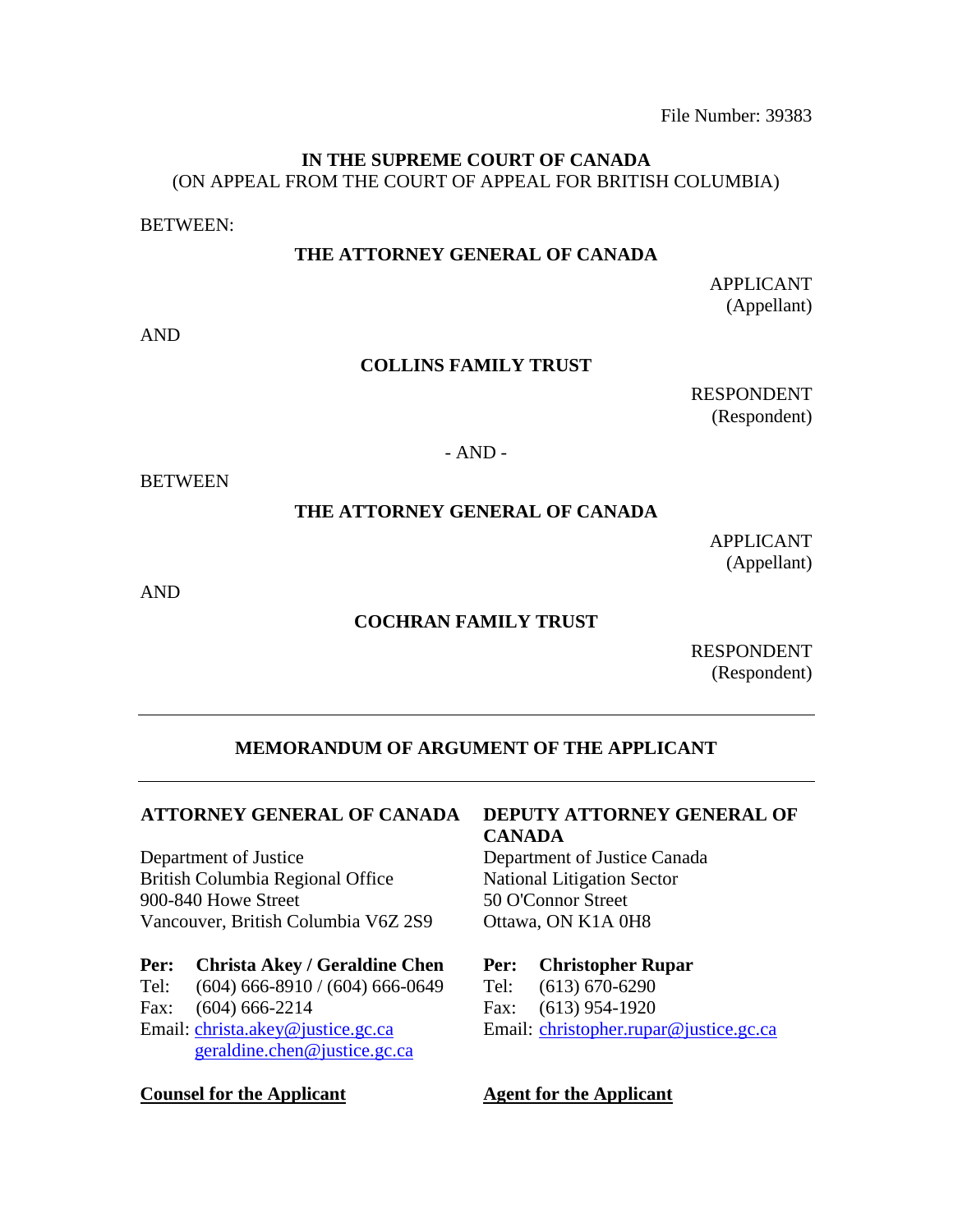# **TABLE OF CONTENTS**

| 1.                            |                                                                                                                                                               |  |  |
|-------------------------------|---------------------------------------------------------------------------------------------------------------------------------------------------------------|--|--|
| 2.                            |                                                                                                                                                               |  |  |
|                               |                                                                                                                                                               |  |  |
|                               |                                                                                                                                                               |  |  |
|                               | A. This Court's guidance on the availability of the equitable remedy of rescission in tax-motivated                                                           |  |  |
|                               | 1. Rescission is a powerful remedy and its availability in tax-motivated cases has yet to                                                                     |  |  |
|                               | 2. The decision of the British Columbia Court of Appeal ignores this Court's principles<br>and leads to doctrinal inconsistency between equitable remedies 95 |  |  |
|                               |                                                                                                                                                               |  |  |
| 1.                            | The appellate courts are inconsistently interpreting and applying the principles set out                                                                      |  |  |
|                               | 2. Appellate courts have different views on the effect of adequate alternative                                                                                |  |  |
|                               | C. It is a matter of public importance that the framework for rescission aligns with Canadian                                                                 |  |  |
|                               |                                                                                                                                                               |  |  |
|                               |                                                                                                                                                               |  |  |
| (Authorities with hyperlinks) |                                                                                                                                                               |  |  |
|                               | (Authorities where hyperlinks are not available)                                                                                                              |  |  |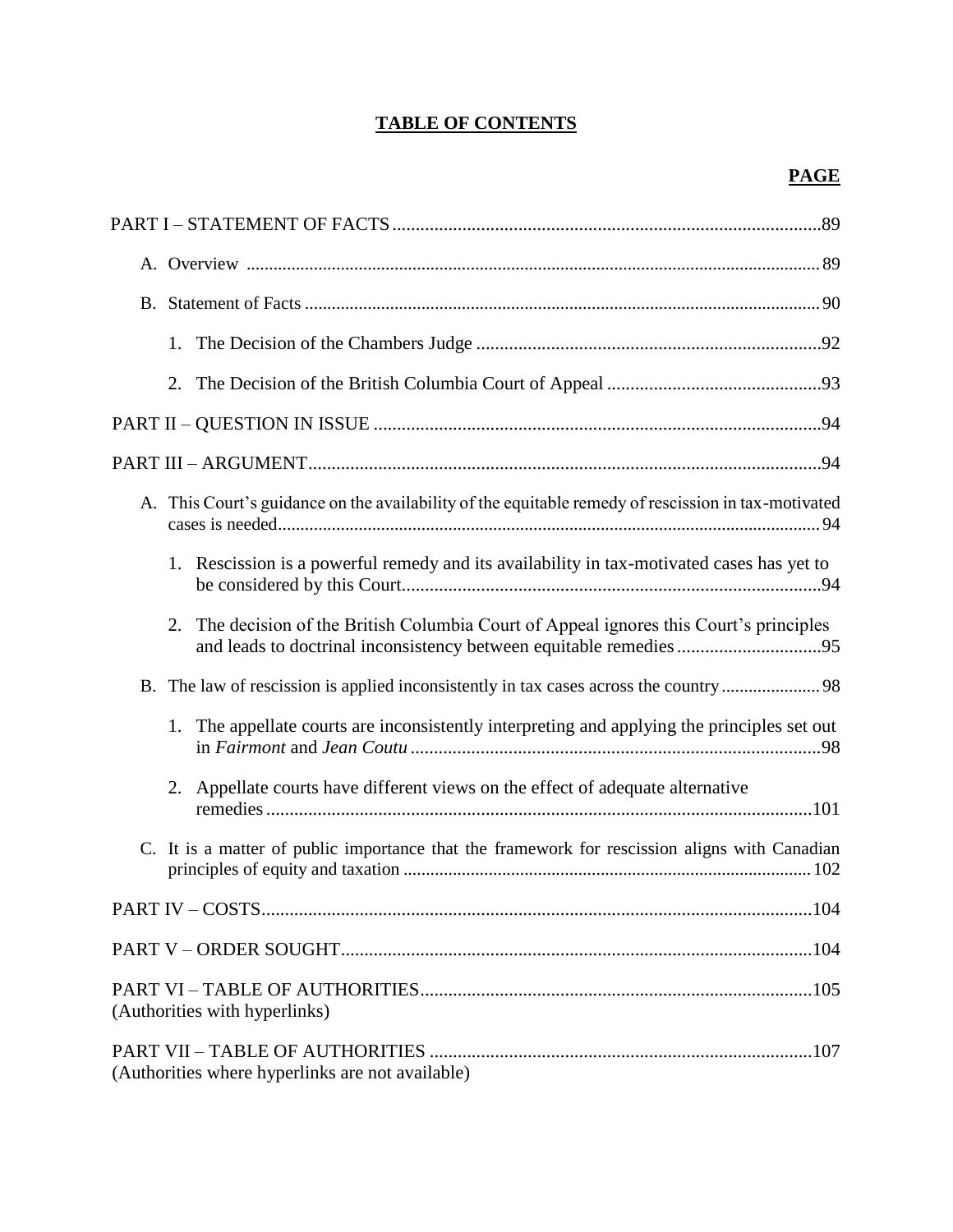#### **PART I – STATEMENT OF FACTS**

#### **Overview**  $\mathbf{A}$ .

 $1<sub>1</sub>$ The central issue in this case is whether taxpayers can rely on equity to undo transactions because they give rise to unintended or unwanted tax consequences. The answer to this question has critical implications for Canadian tax administration. The British Columbia Court of Appeal allowed equitable rescission to unwind a carefully crafted tax plan because the prevailing interpretation of the law changed after the transactions were entered into and the plan attracted unintended tax consequences. Using rescission in this manner creates uncertainty in the tax system. It runs contrary to this Court's pronouncements that taxpayers should be taxed based on what they actually did, not what they intended to do, and that courts may not modify an instrument merely because its operation generates an unplanned tax liability.<sup>1</sup>

 $2.$ The British Columbia Court of Appeal's decision presents a further issue of public importance that this Court has yet to consider: the proper framework for applying equitable rescission in tax-motivated cases. Rescission is a powerful remedy that unwinds transactions and restores parties to their pre-transaction position. While taxpayers and courts dealing with rectification have the benefit of this Court's guidance in *Fairmont* and *Jean Coutu*, the availability of rescission to relieve against tax consequences is unclear. Since *Fairmont* and *Jean Coutu*, some taxpayers facing unanticipated tax consequences have framed their applications in equitable rescission, or in the general inherent jurisdiction of the court, presumably hoping to achieve favourable results by using a different route.<sup>2</sup> In the absence of a clear framework specific to equitable rescission, the various provincial courts have taken inconsistent approaches in these cases.

<sup>1</sup> *Canada (Attorney General) v Fairmont Hotels Inc*, 2016 SCC 56 ("*Fairmont*") at paras 3, 23- 24; *Jean Coutu Group (PJC) Inc v Canada (Attorney General)*, 2016 SCC 55 ("*Jean Coutu*") at paras 40-43.

<sup>2</sup> *Collins Family Trust v Canada (Attorney General)*, 2019 BCSC 1030 ("**BCSC Reasons**") at paras 97, 99 (Tab 2); *Canada Life Insurance Company of Canada v Canada (AG)*, 2018 ONCA 562 ("*CLICC*"), leave to appeal to SCC refused, 2019 CanLII 16454 (SCC); *Harvest Operations Corp v Canada (AG),* 2017 ABCA 393 ("*Harvest*"); *BC Trust v Canada (Attorney General),*  2017 BCSC 209 ("*BC Trust*").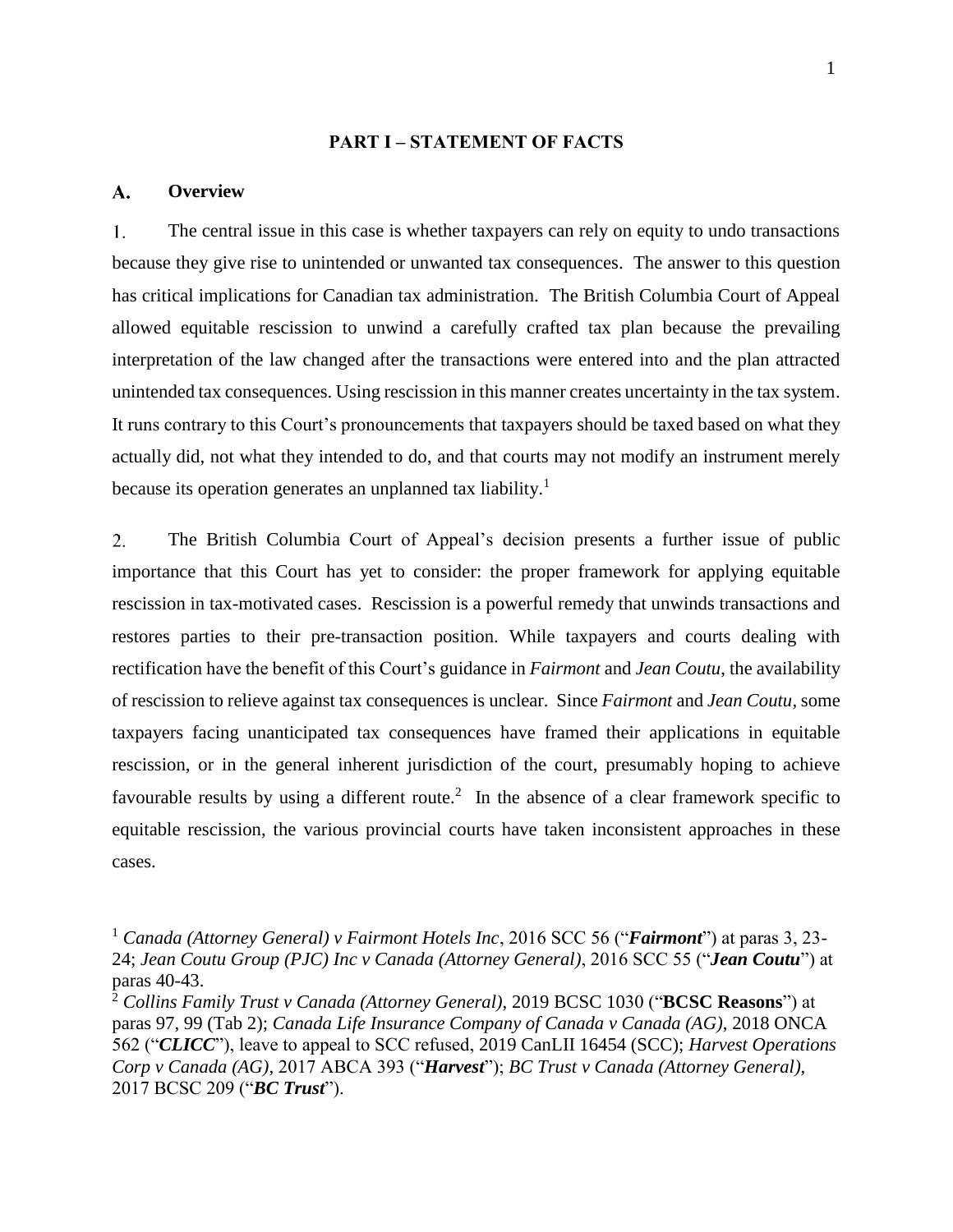$3.$ Appellate courts in Ontario and Alberta (as well as the lower court in this case) have interpreted *Fairmont* and *Jean Coutu* as establishing general principles that apply beyond rectification. They have concluded that the rationale underlying *Fairmont* prevents the court from exercising any equitable jurisdiction to avoid unintended tax consequences.<sup>3</sup> The British Columbia Court of Appeal, on the other hand, declined to follow this Court's guidance.<sup>4</sup> Instead, the British Columbia Court of Appeal applied a legal test for rescission based on the United Kingdom doctrine of mistake, allowing taxpayers to retroactively unwind freely chosen transactions when the *Income*  Tax  $Act^5$  proved not to apply to their transactions as expected.<sup>6</sup> This test does not accord with this Court's jurisprudence about equitable relief from tax, and is contrary to fundamental principles of the Canadian tax system.

 $4.$ This case represents this Court's first opportunity to consider the divergent case law among the courts in British Columbia, Ontario and Alberta, and to expound upon the proper framework for rescission and its availability in tax cases. Absent such guidance, the inconsistency and uncertainty will continue for both taxpayers and the taxing authority, even in spite of this Court's decisions in *Fairmont* and *Jean Coutu*.

#### **B. Statement of Facts**

 $5<sub>1</sub>$ Mr. Collins and Mr. Cochran entered into transactions designed to remove surplus cash from their companies without incurring tax liability. In doing so, they were implementing a wellknown tax plan (the "**Plan**") that their tax advisors had recommended and which has since been referred to in several reported cases.<sup>7</sup>

<sup>3</sup> *CLICC* at paras 82 and 93; *Harvest* at para 71-75.

<sup>4</sup> *Collins Family Trust v Canada (Attorney General)*, 2020 BCCA 196 ("**BCCA Reasons**") at paras 45, 48-56 (Tab 5).

 $5$  RSC 1985, c 1 (5<sup>th</sup> Supp), as amended ("*Income Tax Act*").

<sup>6</sup> *Re: Pallen Trust*, 2014 BCSC 305 ("*Pallen Trust BCSC*") at para 57, aff'd 2015 BCCA 222 ("*Pallen Trust*") at paras 29-36, 41-50, 55-57.

<sup>7</sup> BCSC Reasons at para 16 (Tab 2); *Fiducie Financière Satoma v Canada,* 2017 TCC 84, aff'd 2018 FCA 74 ("*Satoma*"), leave to appeal to SCC refused, 2019 CanLII 23869 (SCC); *Brent Kern Family Trust v R*, 2013 TCC 327, aff'd 2014 FCA 230; *Pallen Trust BCSC; Pallen Trust*.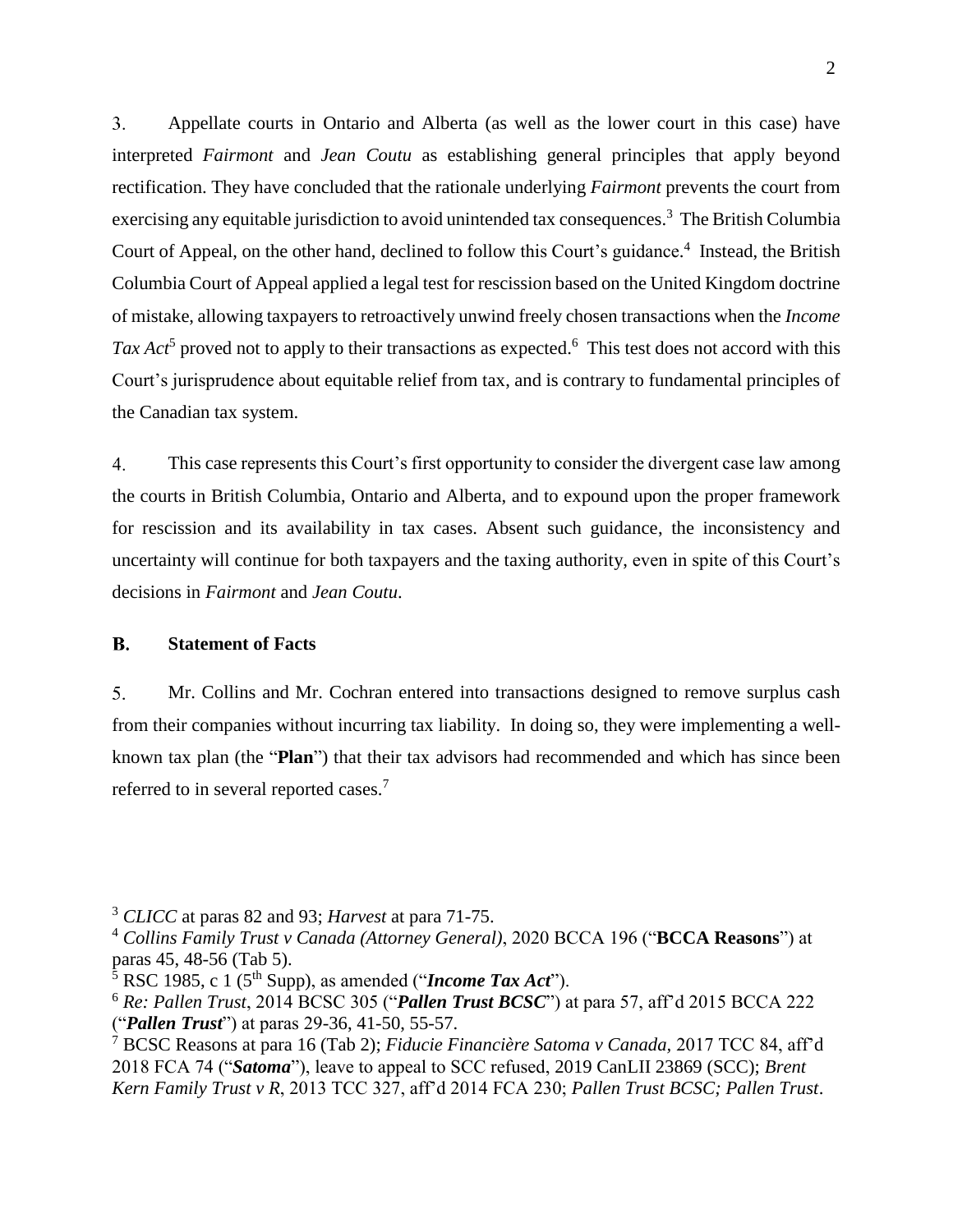6. Central to the Plan was the application of subsection 75(2) of the *Income Tax Act*, which is an anti-avoidance provision designed to prevent income splitting among multiple beneficiaries through the transfer of property to a trust. When it applies, subsection 75(2) reattributes income earned by the trust to another person.<sup>8</sup> The Plan relied on subsection  $75(2)$  so that the dividend income earned by the family trusts of Mr. Cochran and Mr. Collins (the "**Trusts**") would be reattributed to corporations who would escape taxation by claiming a deduction under subsection 112(1) of the *Income Tax Act*. The income would then be available for distribution by the Trusts to beneficiaries on a tax-free basis.

At the time the Plan was implemented, the common understanding of subsection 75(2) was  $7.$ that it applied both to property gifted to a trust and transferred at fair market value. Based on this understanding, the Plan technically worked. However, the Canada Revenue Agency had consistently disapproved of this type of plan and considered it abusive tax avoidance.<sup>9</sup>

After the Plan was implemented, the Tax Court of Canada released *Sommerer v. Canada*, 10 8. which departed from the traditional interpretation of subsection 75(2) and held that the subsection does not apply when property is transferred to a trust at fair market value. This nullified the tax advantages of the Plan.

9. Following *Sommerer*, another trust, which had implemented a nearly identical plan, applied to the British Columbia Supreme Court for equitable rescission to undo transactions that had resulted in unplanned tax liability. In *Pallen Trust BCSC*, in the absence of a Canadian framework, the chambers judge adopted and applied the test for equitable rescission of a voluntary disposition from the UK case of *Pitt v. Holt*. <sup>11</sup> The *Pitt* test asks whether "a mistake of sufficient causative gravity was made that would make it unconscionable, unjust or unfair to leave the mistake uncorrected".<sup>12</sup> The chambers judge concluded that rescission was available because the relevant mistake was about the application of subsection 75(2), which was "basic to the transaction", and

*<sup>8</sup> Income Tax Act*, ss 75(2), 112; *Satoma* at para 52.

 $9$  BCSC Reasons at paras 16, 25-29, 47 (Tab 2).

<sup>10</sup> *Sommerer v Canada*, 2011 TCC 212, aff'd 2012 FCA 207 ("*Sommerer*").

<sup>11</sup> *Pitt v Holt,* [2013] UKSC 26 ("*Pitt*").

<sup>12</sup> *Pallen Trust BCSC* at para. 34.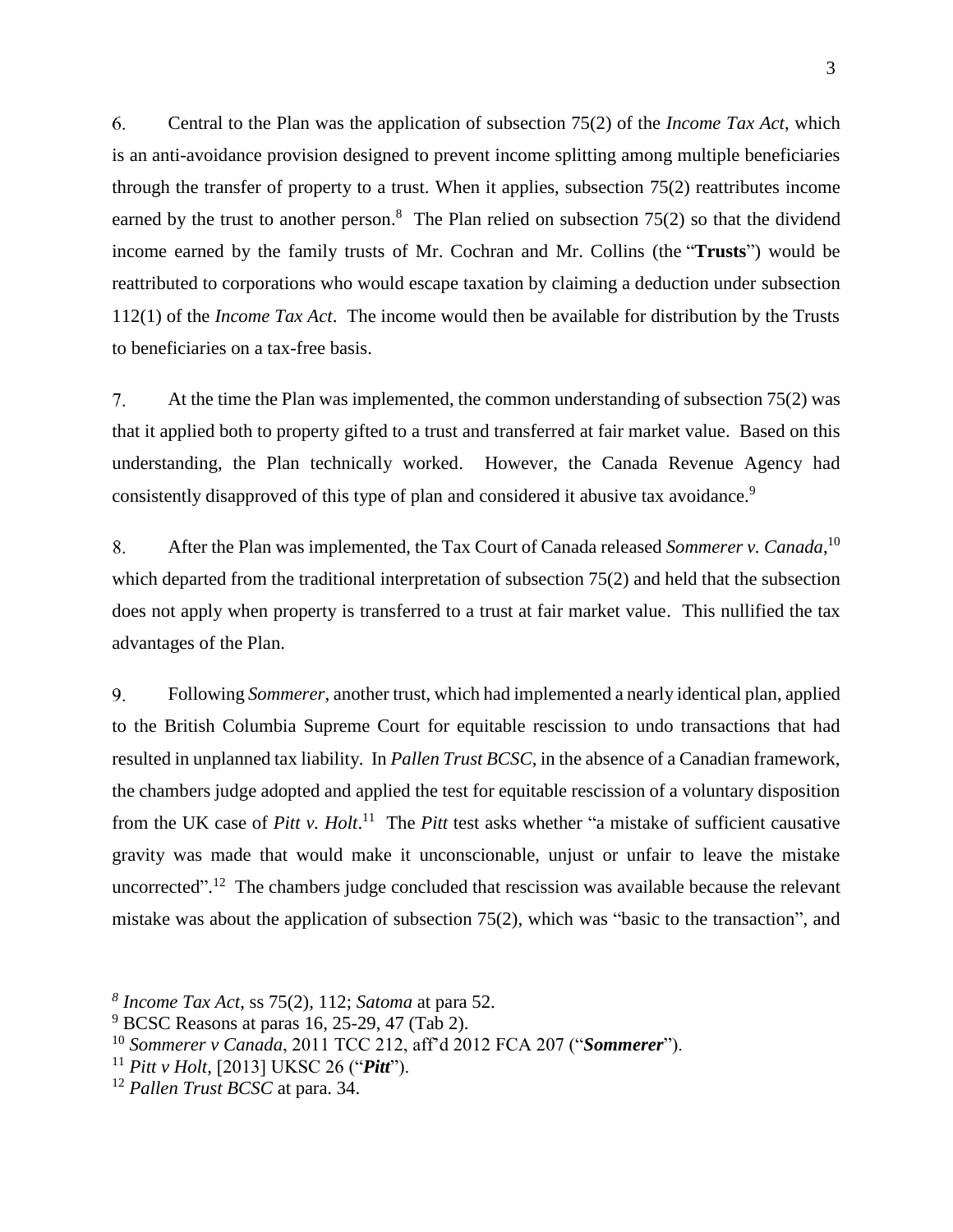it would be unjust not to grant relief.<sup>13</sup> The British Columbia Court of Appeal upheld that decision. 14

10. Subsequent to the decision in *Pallen Trust,* this Court decided *Fairmont* and *Jean Coutu*, and the Tax Court and Federal Court of Appeal decided *Satoma.* At issue in *Satoma* was a near identical tax plan, which like the present case, relied on the combined use of subsection 75(2) and 112(1) to obtain dividends tax-free. The Tax Court and Federal Court of Appeal found that the plan, which used an anti-avoidance provision in order to achieve a tax avoidance result, constituted abusive tax avoidance under the General Anti-Avoidance Rule.<sup>15</sup>

The Canada Revenue Agency reassessed the Trusts in March 2016 to include dividends 11. paid to the Trusts in income. The Trusts subsequently applied to rescind the Plan transactions based on mistake. The Attorney General of Canada ("**Canada**") opposed the application for rescission, relying on *Fairmont* and *Jean Coutu*, and on the decisions in *Satoma* before the Tax Court and Federal Court of Appeal, all of which were decided subsequent to *Pallen Trust*.

#### **1. The Decision of the Chambers Judge**

 $12.$ The chambers judge determined that *Pallen Trust* had been seriously undermined by developments in the law, particularly by *Fairmont* and *Jean Coutu*, as well as by other lower court decisions.<sup>16</sup> He found that the petitions infringed the general principles set out in *Fairmont* and *Jean Coutu*; namely, that is it not inequitable, unconscionable or unjust to tax people based on what they actually did rather than what they intended to achieve, and that a court may not modify an instrument merely because its operation generates an adverse or unplanned tax liability.<sup>17</sup> The chambers judge also questioned why rectification and rescission, which are both equitable remedies, should have dramatically different results.<sup>18</sup> He concluded that, while the taxpayers had

<sup>13</sup> *Pallen Trust BCSC* at para 57.

<sup>14</sup> *Pallen Trust* at paras 29-40.

<sup>15</sup> *Satoma* at para 52; *Lipson v Canada*[, 2009 SCC 1](http://nextcanada.westlaw.com/Link/Document/FullText?findType=Y&pubNum=6407&serNum=2017841177&originationContext=document&transitionType=DocumentItem&vr=3.0&rs=cblt1.0&contextData=(sc.DocLink)) at para 42.

<sup>16</sup> See *CLICC*, *Harvest, BC Trust*.

<sup>17</sup> *Pallen Trust BCSC* at para 93; *Pallen Trust* at para 49.

<sup>&</sup>lt;sup>18</sup> BCSC Reasons at para 97 (Tab 2).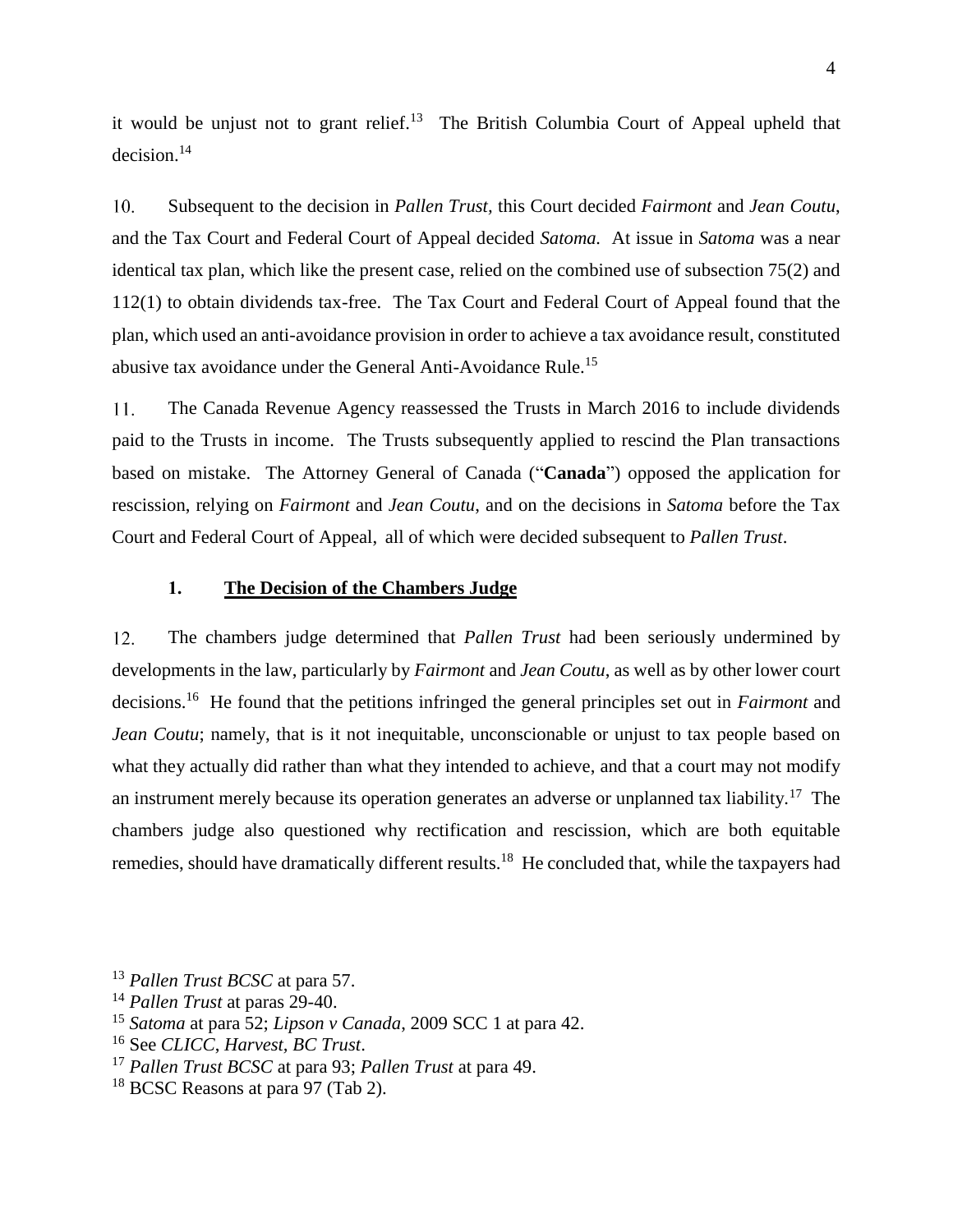framed their petitions in rescission, they were attempting to do exactly what this Court has said is not permissible.<sup>19</sup>

13. Despite these views, the chambers judge concluded that he was still bound to follow *Pallen Trust* since it had not been expressly overruled.<sup>20</sup> In granting rescission, the chambers judge also dismissed Canada's submissions that the aggressive tax avoidance nature of the Plan, which had then been confirmed by the Federal Court of Appeal in *Satoma,* justified a departure from *Pallen Trust*, and that available alternative remedies precluded equitable relief.<sup>21</sup>

### **2. The Decision of the British Columbia Court of Appeal**

14. The British Columbia Court of Appeal dismissed Canada's appeal, concluding that *Pallen Trust* remains a binding precedent and is not undermined by *Fairmont* or *Jean Coutu*. 22

 $15.$ In contrast to the decisions of the Alberta and Ontario Courts of Appeal in *Harvest* and *CLICC*, the British Columbia Court of Appeal interpreted this Court's decisions in *Fairmont* and *Jean Coutu* as not laying down general principles governing equitable relief in taxation cases.<sup>23</sup> The Court distinguished *CLICC* and *Harvest* on the basis that neither case analyzed *Fairmont* in the context of a proper claim for rescission.<sup>24</sup> The Court concluded that different equitable remedies can have different results, and that rescission remains available if all the conditions for it are met, even if a tax advantage is achieved.<sup>25</sup>

16. In dismissing the appeal, the British Columbia Court of Appeal relied on the *Pitt* test. The Court described the *Pitt* test as requiring a "'causative mistake of sufficient gravity', which is a mistake as to (1) the legal character or nature of a transaction, or (2) some matter of fact or law which is basic to the transaction."<sup>26</sup> While the British Columbia Court of Appeal placed

- $19$  BCSC Reasons at paras 97, 99 (Tab 2).
- $20$  BCSC Reasons at para 10 (Tab 2).
- <sup>21</sup> BCSC Reasons at paras  $65-72$ , 101-105 (Tab 2).
- $22$  BCCA Reasons at para 45 (Tab 5).
- $23$  BCCA Reasons at paras 48-54 (Tab 5).
- $24$  BCCA Reasons at para 62 (Tab 5).
- $25$  BCCA Reasons at para 55 (Tab 5).
- <sup>26</sup> BCCA Reasons at para 25 (Tab 5).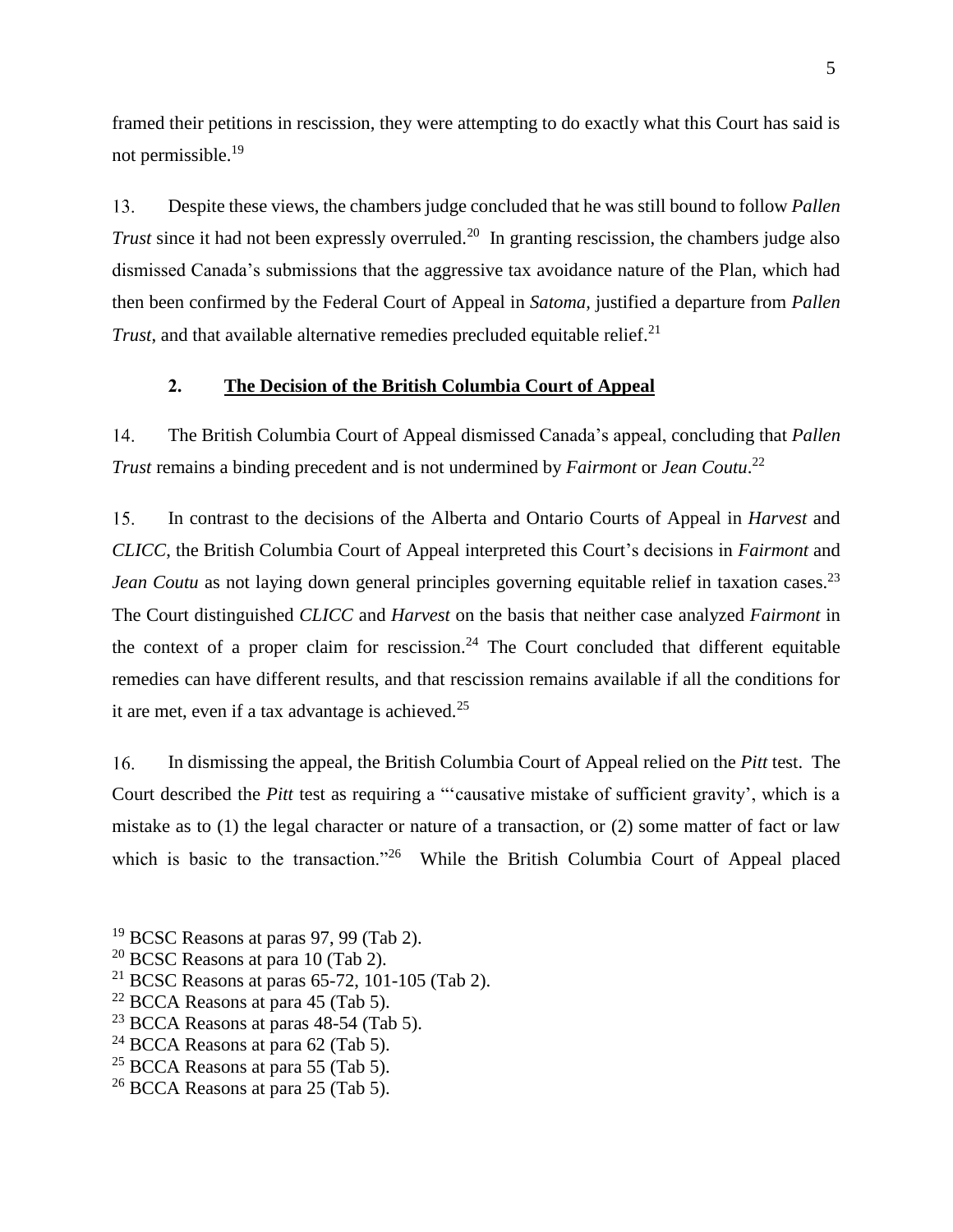importance on the fact that *Fairmont* did not specifically address the test set out in *Pitt* and applied in *Pallen Trust*, <sup>27</sup> it did not consider whether the *Pitt* test reflected or accorded with principles established by this Court, including that tax consequences "flow from freely chosen legal arrangements, not from the intended or unintended effects of those arrangements, whether upon the taxpayer or upon the public treasury".<sup>28</sup>

 $17.$ The British Columbia Court of Appeal also declined to distinguish this case from *Pallen Trust* in light of *Satoma* and it upheld the decision of the chambers judge on the question of alternative remedies.

#### **PART II – QUESTION IN ISSUE**

18. The issue is whether the proposed appeal raises one or more matters of public importance such that this Court should grant leave to appeal.

19 The proposed appeal raises issues of public importance, namely the proper framework for rescission in Canada in tax cases and whether taxpayers can avail themselves of equitable rescission solely to escape unanticipated tax consequences.

#### **PART III – ARGUMENT**

#### **This Court's guidance on the availability of the equitable remedy of rescission in**   $\mathbf{A}$ . **tax-motivated cases is needed**

## **1. Rescission is a powerful remedy and its availability in tax-motivated cases has yet to be considered by this Court**

20. The availability of rescission in tax cases is an issue of public importance. Rescission is an equitable remedy that permits a transaction to be set aside and the parties to be restored to their pre-transaction positions. In some ways, rescission is a more powerful remedy than rectification in the tax context. Whereas rectification binds taxpayers to an alternate transaction based on their prior intention, rescission gives taxpayers a complete reset and the opportunity to design a new

<sup>27</sup> *Pallen Trust* at para 55.

<sup>28</sup> *Fairmont* at para 24; *CLICC* at paras 66-67.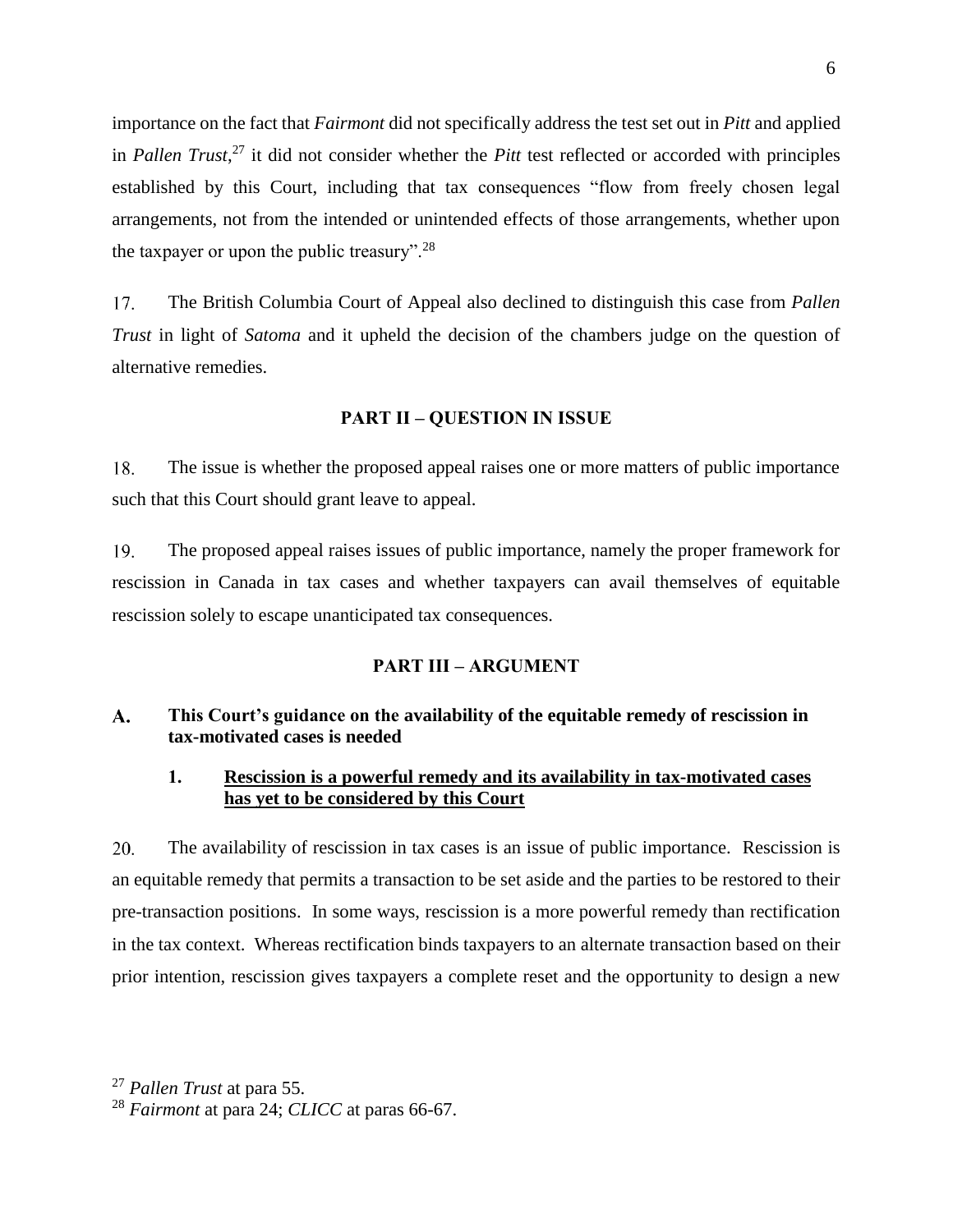transaction. As rectification cannot be used as a means of retroactive tax planning, neither should the more powerful remedy of rescission.

21. The UK courts have considered equitable rescission in the tax context on several occasions. While equitable rescission was not historically available for mistakes of law, in *Gibbon v.* Mitchell,<sup>29</sup> the UK Chancery Division held that rescission was available for a mistake of law so long as the mistake related to the effect or legal nature of a transaction, and not merely to its consequences or to the advantages to be gained by entering into it. In *Pitt*, the UK Supreme Court rejected this distinction between effects and consequences in favour of a broader test of unconscionableness. The court held that a voluntary disposition may be rescinded for any type of mistake so long as the mistake is basic to the transaction and the consequences of the mistake are sufficiently grave such that it would be unjust to leave the mistake uncorrected.

22. There is very little Canadian jurisprudence on equitable rescission in a tax context. Of the cases that do consider rescission in the tax context, some courts earlier adopted the *Gibbon* distinction,<sup>30</sup> while more recently the courts in British Columbia have adopted the *Pitt* test.<sup>31</sup> This proposed appeal represents the first opportunity for this Court to consider the divergent case law from across the country and to pronounce on the proper framework for rescission.

## **2. The decision of the British Columbia Court of Appeal ignores this Court's principles and leads to doctrinal inconsistency between equitable remedies**

23. If this British Columbia Court of Appeal decision stands, then in some provinces the law of equity will permit retroactive tax planning by allowing taxpayers to unwind tax plans if they are based on incorrect interpretations of the law, while in other provinces it will not. This decision is incompatible with principles consistently outlined in this Court's prior decisions, which rejected effecting retroactive tax planning through equity, and which emphasized that taxpayers are taxed

<sup>29</sup> *Gibbon v Mitchell*, [1990] 1 WLR 1304 (Ch D) ("*Gibbon*").

<sup>30</sup> See *Stone's Jewellery v Arora*, 2009 ABQB 656; *771225 Ontario Inc v Bramco Holdings Co Ltd,* 1995 CanLII 745 (ON CA) (*"Bramco"*). Note: both of these cases pre-dated *Pitt.* See also *Jaft Corp v Jones*, 2014 MBQB 59 ("*Jaft*") at para 44.

<sup>31</sup> See *Pallen Trust BCSC* at paras 34-43; *Pallen Trust* at paras 29-40; BCCA Reasons at para 55 (Tab 5).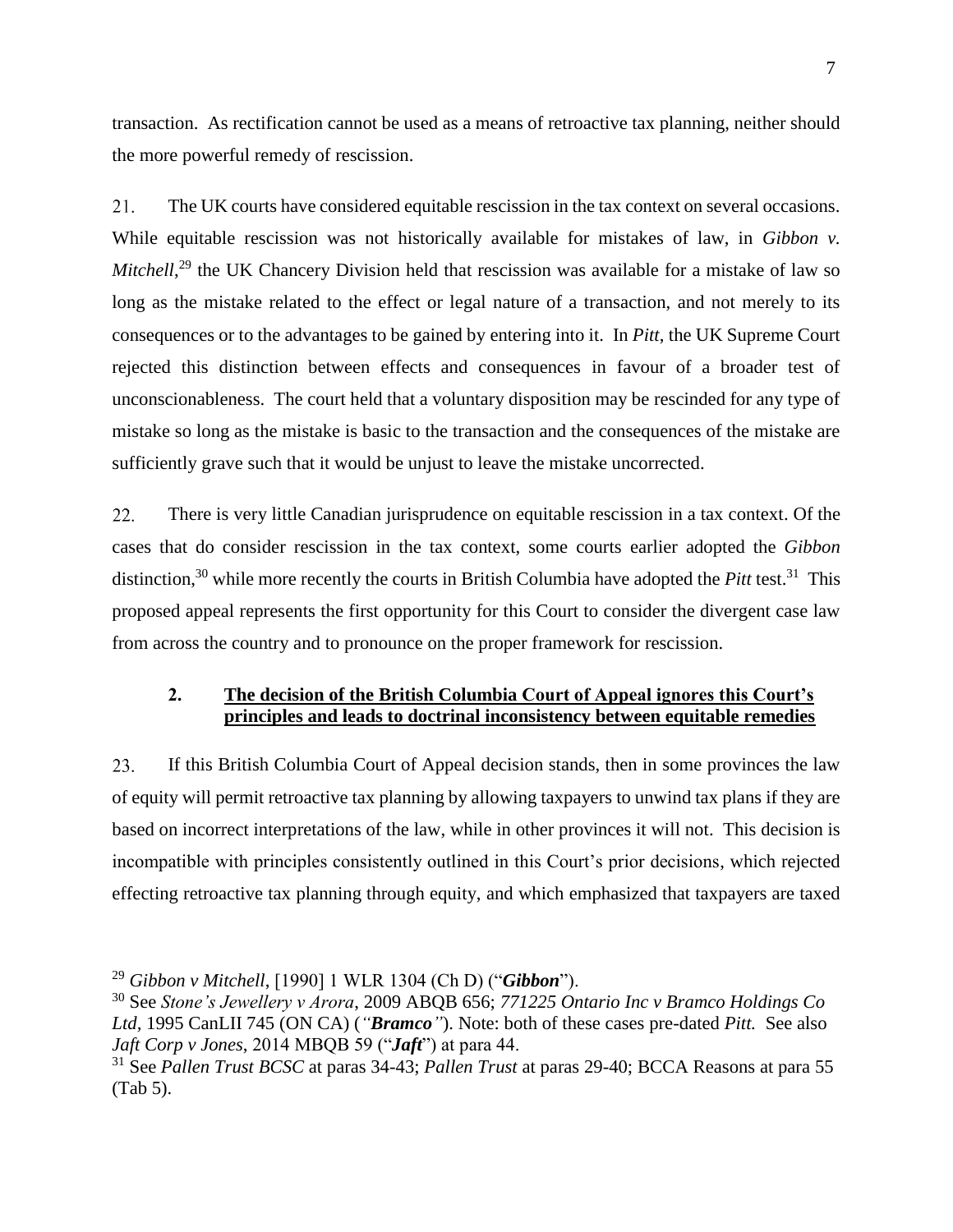8

based on transactions actually undertaken, not based on their intentions and expectations.<sup>32</sup> These are fundamental principles of the *Income Tax Act* and the Canadian tax system. Applying equitable remedies without due regard for these principles creates uncertainty and inconsistency in the application of the *Income Tax Act.*

24. The decision of the British Columbia Court of Appeal also leads to doctrinal inconsistencies between rectification and rescission in the tax context. While rectification is not available to retroactively alter a transaction to achieve an intended tax objective, taxpayers in British Columbia can instead turn to rescission to fix their tax planning errors. Based on this Court's decisions in *Fairmont* and *Jean Coutu,* retroactive tax planning should be impermissible by any means.

There is no principled reason why rescission should be available for the sole purpose of 25. avoiding unwanted tax consequences, when rectification is not. Rescission and rectification are both equitable remedies. This Court has confirmed that it is not unconscionable or unjust for a taxpayer to be taxed based on what was done, and that being mistaken about a tax outcome is not an injustice that warrants equity.<sup>33</sup> In this case, the taxpayers voluntarily and intentionally undertook each transaction in the Plan, and were not mistaken about the legal effects of their transactions. However, the transactions failed to yield the surplus tax stripping benefits that the taxpayers wanted because the law applied differently than expected. Equitable remedies cannot be used to cure tax consequences just because a taxpayer argues that the taxing statutes are unfair, or because a tax liability was not intended or expected.

26. There is also no principled reason why a subsequent change in the interpretation of the law should prompt equitable relief. In our self-assessing tax system, taxpayers bear the risk of a change in legal interpretation, particularly when undertaking aggressive tax avoidance transactions. Equitable relief from such changes relieves taxpayers of that risk and transfers it to the public treasury. This Court expressly disagreed with that outcome in *Jean Coutu.*<sup>34</sup> Further, this reasoning extends beyond tax. Legal certainty and the stability of transactions would be

<sup>32</sup> See *Bronfman Trust v The Queen*, [1987] 1 SCR 32 at para 58; *Shell Canada Ltd v Canada*, [1999] 3 SCR 622 ("*Shell*") at para 45; *Fairmont* at para 23; *Jean Coutu* at paras 40-43.

<sup>33</sup> *Fairmont* at para 24.

<sup>34</sup> *Jean Coutu* at paras 41-43.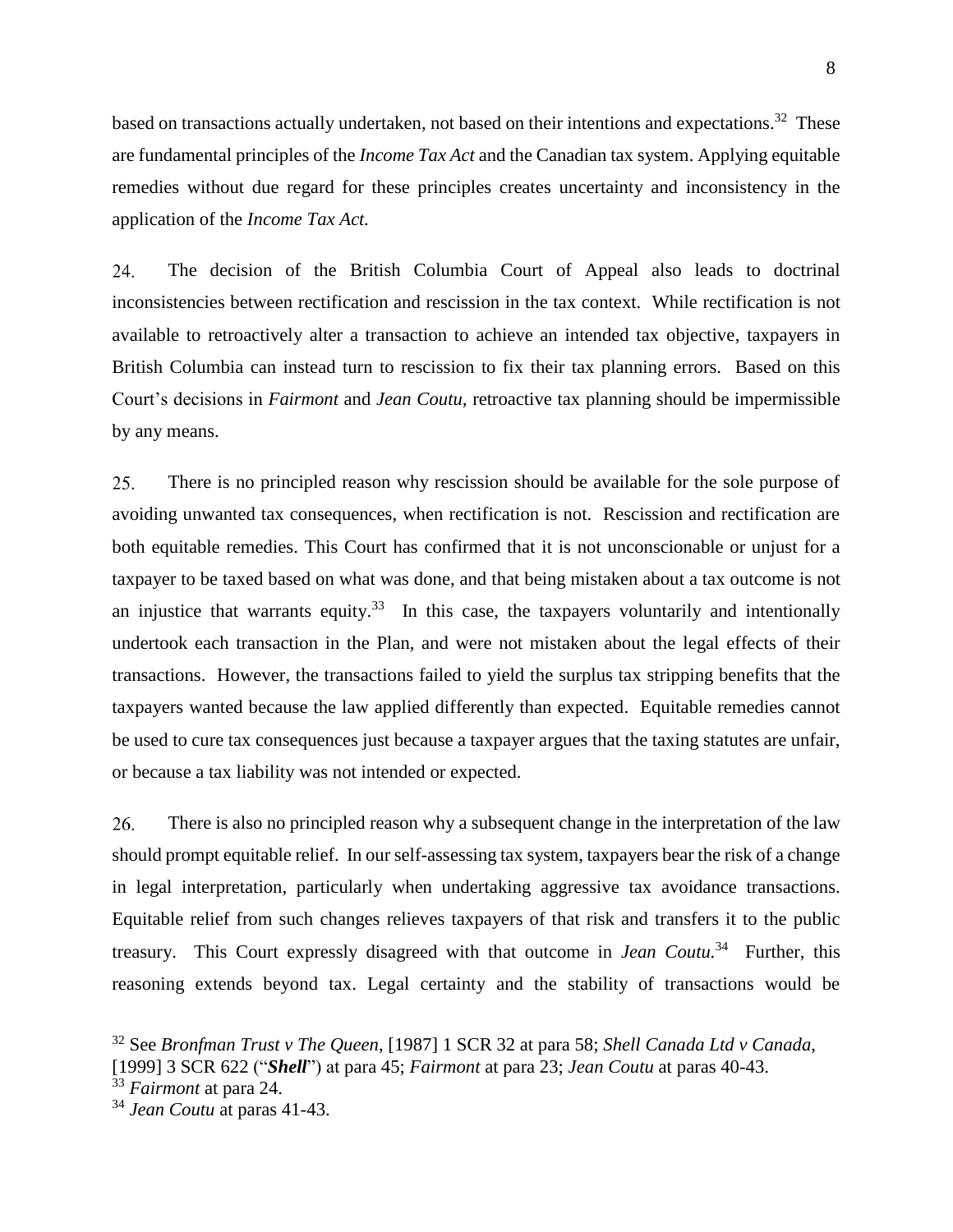undermined if parties were entitled to go back and rescind legal documents and transactions each time a legal interpretation changed.

27. The decision may drive a trend toward taxpayers grounding their case in rescission instead of rectification, and lead to an increase in tax-driven rescission cases, as was arguably seen in the UK in the aftermath of *Pitt*,<sup>35</sup> and as was seen for rectification in Canada following *Juliar v*. *Canada*.<sup>36</sup> By opening up rescission as a post-*Fairmont* alternative to fix tax planning errors, the decision allows taxpayers to achieve similar results by a different route. Several commentators have already suggested that rescission is the "next frontier"<sup>37</sup> and may supplant rectification in tax cases.<sup>38</sup>

<sup>35</sup> In the aftermath of *Pitt*, UK commentators have noted an increase of cases pleading equitable mistake, and that, seemingly without exception, the claimants have been able to persuade the courts that their mistakes about tax consequences were sufficiently serious to ground rescission: see Paul S. Davies and Simon Douglas, "Tax Mistakes Post-Pitt v Holt" (2018) 32 TLI 3; Tom Graham "Pitted Against Each Other? Mistaken Transactions in Unjust Enrichment and Equity" (2019) Plymouth Law & Criminal Justice Rev 11 at 58-72. A search of Canadian legal research databases shows seven equitable rescission cases in the UK post-*Pitt*, and rescission was granted in all seven cases: *Rogge & Anor v Rogge & Ors*, [\[2019\] EWHC 1949 \(Ch\);](https://www.bailii.org/ew/cases/EWHC/Ch/2019/1949.pdf) *Van der Merwe v Goldman and another*, [\[2016\] EWHC 790 \(Ch\);](https://www.bailii.org/cgi-bin/format.cgi?doc=/ew/cases/EWHC/Ch/2016/790.html&query=(.2016.)+AND+(EWHC)+AND+(790)+AND+((Ch))) *Freedman v Freedman and others*, [\[2015\] EWHC 1457 \(Ch\);](https://www.bailii.org/cgi-bin/format.cgi?doc=/ew/cases/EWHC/Ch/2015/1457.html&query=(.2015.)+AND+(EWHC)+AND+(1457)+AND+((Ch))) *Lobler v Revenue and Customs Commissioners*, [\[2015\] UKUT 152 \(TCC\);](https://assets.publishing.service.gov.uk/media/576e37f3e5274a0da30000df/Lobler-v-HMRC.pdf) *Kennedy and others v Kennedy and others*, [\[2014\] EWHC](https://www.bailii.org/cgi-bin/format.cgi?doc=/ew/cases/EWHC/Ch/2014/4129.html&query=(.2014.)+AND+(EWHC)+AND+(4129)+AND+((Ch)) 4129 (Ch); *Payne & Anor v Tyler & Anor*, [\[2019\] EWHC](https://www.bailii.org/ew/cases/EWHC/Ch/2019/2347.pdf)  [2347 \(Ch\);](https://www.bailii.org/ew/cases/EWHC/Ch/2019/2347.pdf) *Wright v National Westminster Bank Plc*, [\[2014\] EWHC 3158 \(Ch\).](https://app.justis.com/case/wright-and-another-v-national-westminster-bank-plc/overview/aXadm5qtmZmdl)

<sup>36</sup> *Juliar v Canada,* 2000 CanLII 16883 (ON CA), aff'g 1999 CanLII 15097 (ON SC), leave to appeal to SCC refused (2001), [2000] SCCA No 621 (WL).

<sup>37</sup> John J. Tobin "The Law of Unintended Tax Consequences" (19 July 2017) Torys LLP online: [<https://www.torys.com/insights/publications/2017/07/the-law-of-unintended-tax](https://www.torys.com/insights/publications/2017/07/the-law-of-unintended-tax-consequences)[consequences#>](https://www.torys.com/insights/publications/2017/07/the-law-of-unintended-tax-consequences)

<sup>38</sup> Marshall Haughey and Wade Ritchie, "Correcting Tax Mistakes: Will Rescission Supplant Rectification?" (August 2019) 9:3 *Canadian Tax Focus*, online: [<https://www.ctf.ca/ctfweb/EN/Newsletters/Canadian\\_Tax\\_Focus/2019/3/190306.aspx>](https://www.ctf.ca/ctfweb/EN/Newsletters/Canadian_Tax_Focus/2019/3/190306.aspx);

Marshall Haughey and Wade Ritchie, "Rescission Reborn-the BC Court of Appeal's Decision in Collins Family Trust" (July 2020) Bennett Jones on Tax Disputes; Rami Pandher, "Rectification is Back-Is Rescission Next?" (January 2020) 20:1 Tax for the Owner-Manager.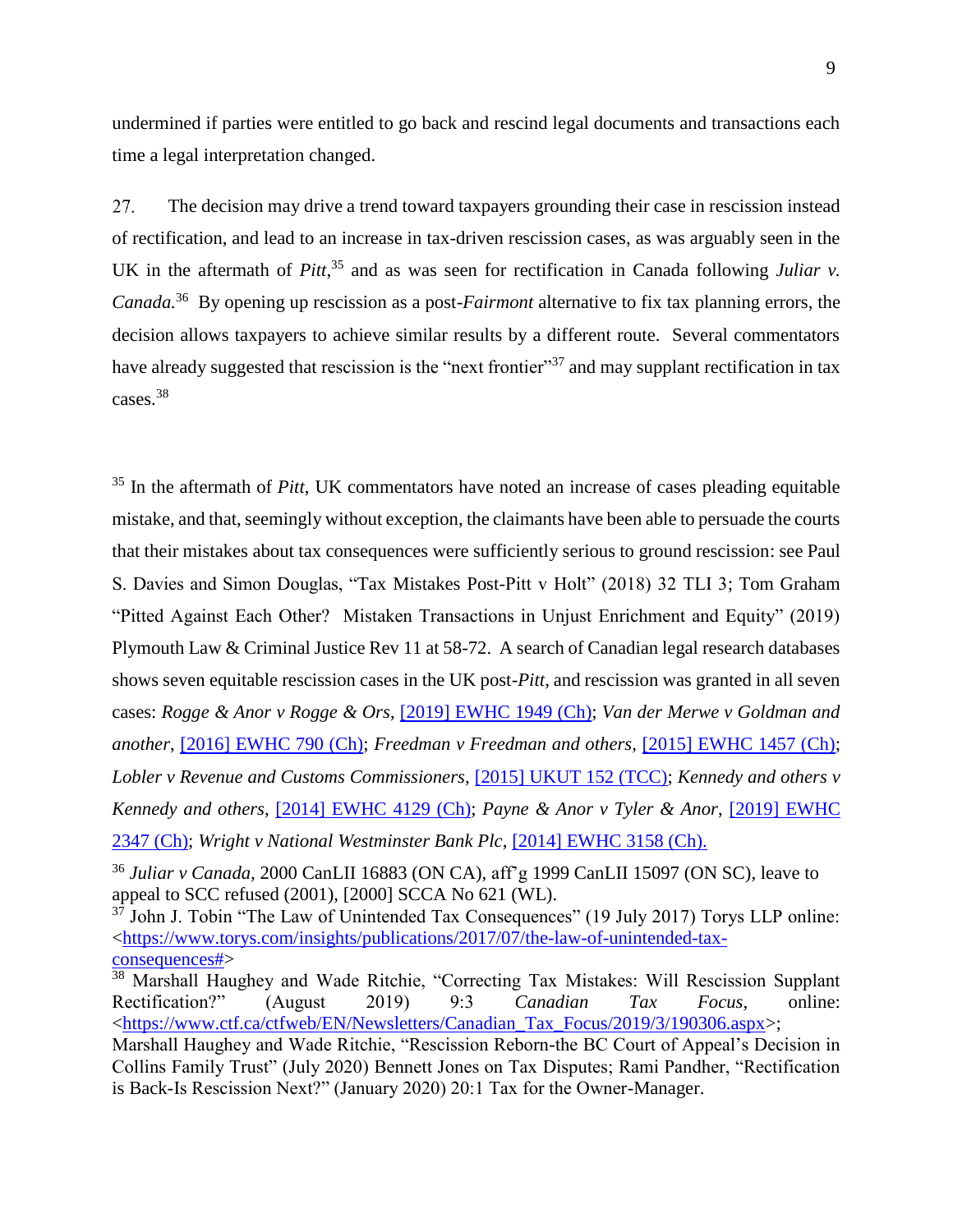#### $\mathbf{B}$ . **The law of rescission is applied inconsistently in tax cases across the country**

## **1. The appellate courts are inconsistently interpreting and applying the principles set out in** *Fairmont* **and** *Jean Coutu*

28. The post-*Fairmont* case law shows that guidance from this Court is needed on rescission. Provincial appellate courts have taken divergent views on the proper interpretation and application of *Fairmont* and *Jean Coutu* beyond rectification. The British Columbia Court of Appeal has taken a liberal approach to equitable relief in taxation cases, while the Alberta and Ontario courts have taken a stricter approach. A consistent national approach on this issue is necessary for the effective administration of the *Income Tax Act*. Absent a decision from this Court, there will continue to be a lack of clarity and consistency about the availability of rescission in tax-driven cases.

Taxation depends upon consistency and finality.<sup>39</sup> Under the *Income Tax Act,* tax 29. consequences flow from the legal relationships formed and transactions entered into by taxpayers.<sup>40</sup> The particular legal relationships formed and transactions entered into are determined by the terms of an "agreement". The tax consequences of a transaction, or series of transactions, are not terms of an agreement. Rather, they are the legislated consequence of the application of the provisions of the *Income Tax Act* to the parties' private legal relationships. Where parties draft an agreement based on a particular understanding of tax legislation, and the law is subsequently clarified by the court, that subsequent clarification does not change the parties' original intention as to the terms of their agreement. Certainty in commercial transactions and certainty in taxation require that the parties be taxed in accordance with their chosen transactions.

30. *Fairmont* and *Jean Coutu* dealt with the intersection of equity and taxation. This Court held that rectification does not apply to correct unintended tax consequences, and is limited to cases where an agreement is not properly recorded. This Court confirmed that a taxpayer should expect to be taxed based on what was actually done, not what could have been done, and that rectification cannot be granted solely to avoid an unanticipated tax liability.<sup>41</sup> While those decisions settled the

<sup>39</sup> *Bramco* at para 13.

<sup>40</sup> *Jean Coutu* at para 41; *Shell* at para 39.

<sup>41</sup> *Fairmont* at paras 3,19, 23-24; *Jean Coutu* at paras 41-43.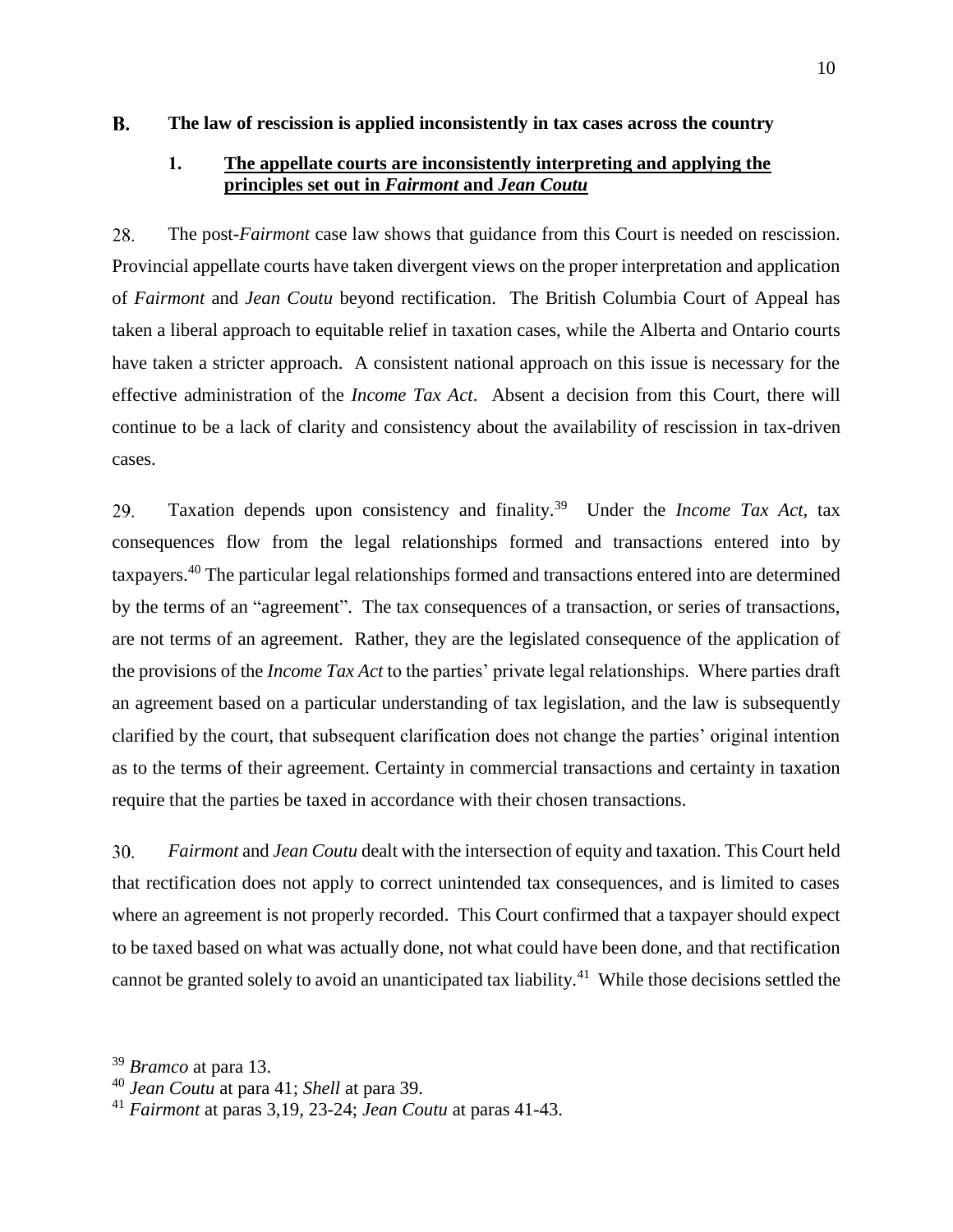law for rectification, confusion remains as to the availability of other equitable remedies in taxdriven cases.

31. The Alberta and Ontario Courts of Appeal, as well as the British Columbia Supreme Court, have all interpreted this Court's pronouncements in *Fairmont* and *Jean Coutu* as establishing general principles applicable to all forms of equitable relief sought in tax-driven cases:

- a. Pre-dating *Fairmont*, in *CLICC*, the lower court granted the application for rectification. On appeal, post-*Fairmont*, the parties agreed that rectification was not available because the test was not met. The applicant instead sought relief based on the Court's inherent equitable jurisdiction and on equitable rescission. The applicant relied on *Pallen Trust* as authority for the proposition that voluntary transactions may be rescinded, even when the objective is to avoid unintended tax consequences.<sup>42</sup> The Ontario Court of Appeal held that it is impermissible to use equity to rewrite history in respect of a tax-driven transaction in order to reverse the factual basis of the tax assessment and defeat the tax liability.<sup>43</sup>
- b. In *Harvest*, the applicant applied for rectification and alternatively relied on the Court's general equitable jurisdiction to relieve against mistakes. After concluding that rectification was not available, the Alberta Court of Appeal held that it could not exercise a general equitable jurisdiction to provide relief without ignoring the precedential value of *Fairmont*. 44
- c. In *BC Trust*, the applicant trustee requested relief from a failure to allocate income either through rectification or the court's inherent jurisdiction. The British Columbia Supreme Court dismissed the application after observing that the trustee had decided not to allocate the trust's income and now wished to take a different course of action as a result of hindsight. The Court found that the trust was attempting to invoke the court's equitable jurisdiction to "give them a mulligan".<sup>45</sup>

<sup>42</sup> *CLICC* at para 83.

<sup>43</sup> *CLICC* at paras 68-74.

<sup>44</sup> *Harvest* at paras 70-71, 75.

<sup>45</sup> *BC Trust* at para 31.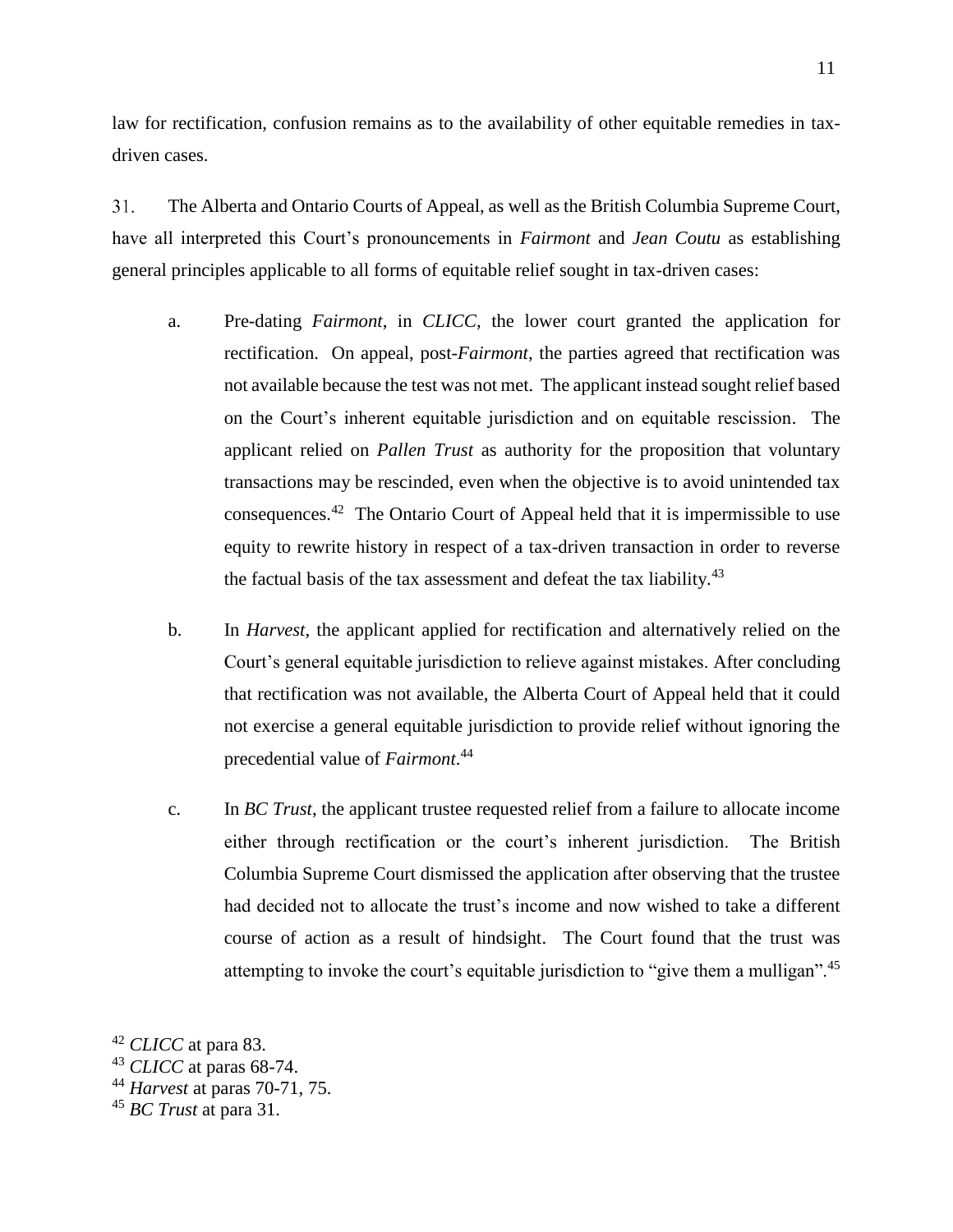d. The chambers judge in this case concluded that the petitions before him infringed the general principles that this Court had set down in *Fairmont* and *Jean Coutu* and that, by framing their petitions in rescission, the taxpayers were, in essence, attempting to do indirectly what they are not permitted to do directly.

32. The British Columbia Court of Appeal, on the other hand, held that rectification and rescission are based upon different principles. The Court distinguished *Fairmont* and *Jean Coutu* as strictly rectification cases that have no application to rescission. The Court reasoned that rescission and rectification serve different purposes and have different effects, including that rectification places the parties in the position they originally intended, while rescission undoes a transaction and places the parties back in their original position.<sup>46</sup> The British Columbia Court of Appeal held that rescission is available if all of the "conditions" for granting rescission are met (i.e. if the *Pitt* test is met), even if the sole purpose for seeking rescission is to avoid unintended or unwanted tax consequences.<sup>47</sup> The British Columbia Court of Appeal failed to consider whether these conditions are compatible with Canadian law relating to equitable relief in tax cases.

33. The British Columbia Court of Appeal's attempt to distinguish this case from *CLICC* and *Harvest,* because rescission was not the primary relief sought in those cases, is a distinction without merit. On appeal, both *CLICC* and *Harvest* sought equitable remedies other than rectification and the courts considered whether these equitable remedies were available in the circumstances. In each case, the courts declined to provide any form of equitable relief. In particular, the Ontario Court of Appeal clearly set out its view in *CLICC* that this Court has signalled that retroactive tax planning through the Superior Court's equitable jurisdiction is impermissible, and that *Fairmont*  and *Jean Coutu* prevents taxpayers from using equity to avoid unintended tax consequences.<sup>48</sup>

 $46$  BCCA Reasons at para 56 (Tab 5).

 $47$  BCCA Reasons at paras 54-55 (Tab 5).

<sup>48</sup> *CLICC* at paras 42-43, 46.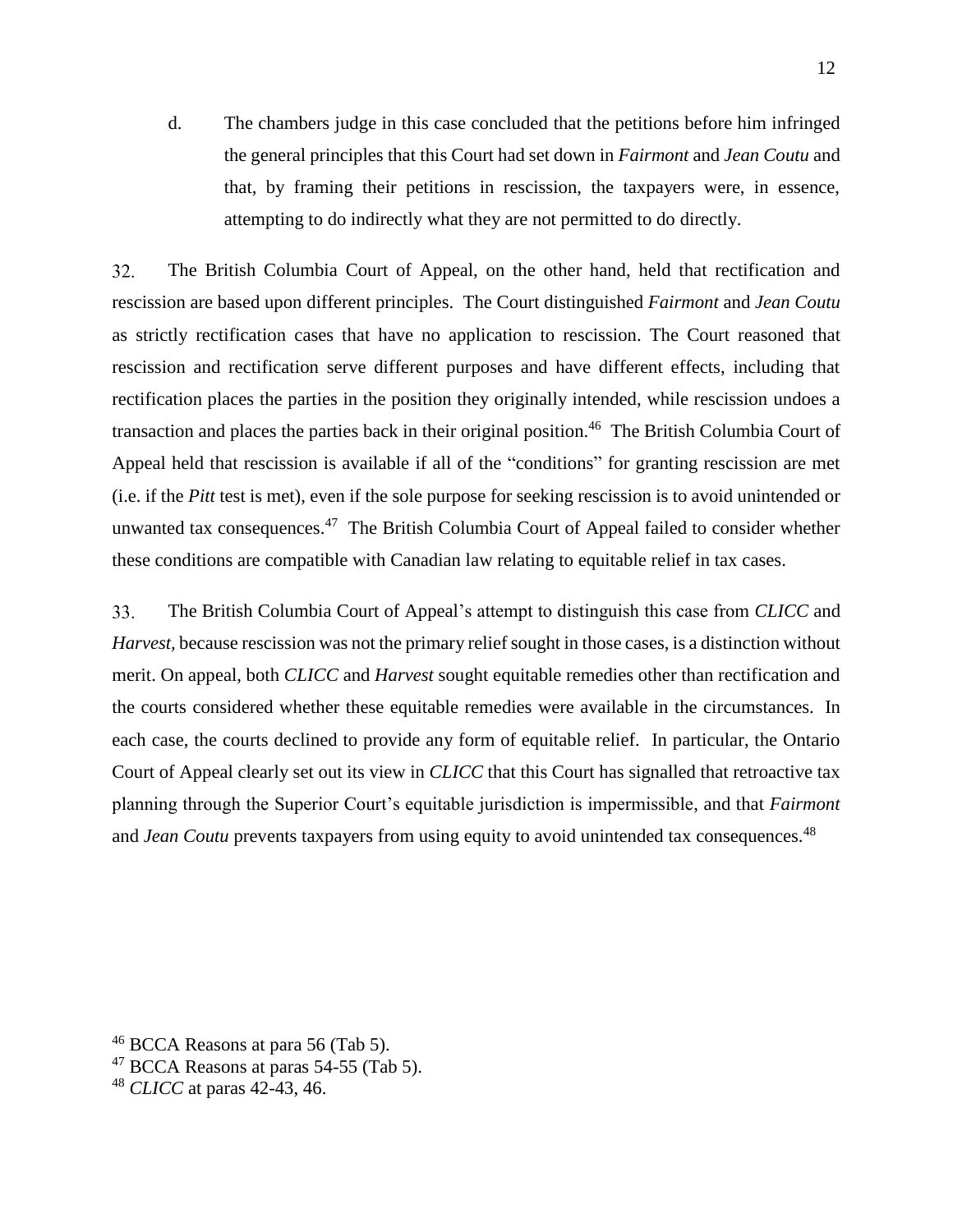# **2. Appellate courts have different views on the effect of adequate alternative remedies**

34. The various appellate courts have also taken divergent positions on whether the existence of adequate alternative remedies precludes the granting of equitable relief.

35. In *CLICC*, the Ontario Court of Appeal relied on the principle that a court should not exercise its equitable jurisdiction when adequate alternative remedies are available.<sup>49</sup> The Ontario appellate court further concluded that the question is not whether the taxpayers will necessarily be successful in pursuing such alternative relief, but whether there is a remedy at law.<sup>50</sup> The decision in *CLICC* is consistent with the previous decision in *Bramco,* which held that the existence of an alternative remedy was a bar to the exercise of equitable jurisdiction, even when the taxpayer had been unsuccessful in its attempt to obtain such relief.<sup>51</sup>

36. The British Columbia Court of Appeal decision cannot be reconciled with the Ontario Court of Appeal's jurisprudence. The Court found that seeking a remission order or suing one's advisors were not adequate alternative remedies and concluded that equity would not force an alternative that was not practical or certain, and which may exceed the cost of "the penalty Canada seeks to impose".<sup>52</sup> However, those same alternative remedies were available in *CLICC* and in that case the Ontario Court of Appeal declined to grant relief in light of the available alternative remedies, among other reasons.<sup>53</sup> The Ontario Court of Appeal did not equate the availability of the remedy with the likelihood of obtaining relief. The Ontario Court of Appeal decision is consistent with this Court's statements in *Jean Coutu* that a claim against advisors is the appropriate avenue to recoup losses when taxpayers agree to certain transactions and later claim that their advisors mistakenly failed to properly advise them that the transactions would produce unintended tax consequences.<sup>54</sup>

<sup>52</sup> *BCCA Reasons* at para 85 [Tab 5].

<sup>49</sup> *CLICC* at paras 91-92; See also *Bramco* at para 4-8, *Graymar Equipment (2008) Inc v Canada (Attorney General)*, 2014 ABQB 154 at para 30; *JAFT* at paras 44-48.

<sup>50</sup> *CLICC* at para 92.

<sup>51</sup> *Bramco* at paras 4-8.

<sup>53</sup> *CLICC* at para 92.

<sup>54</sup> *Jean Coutu* at para 43.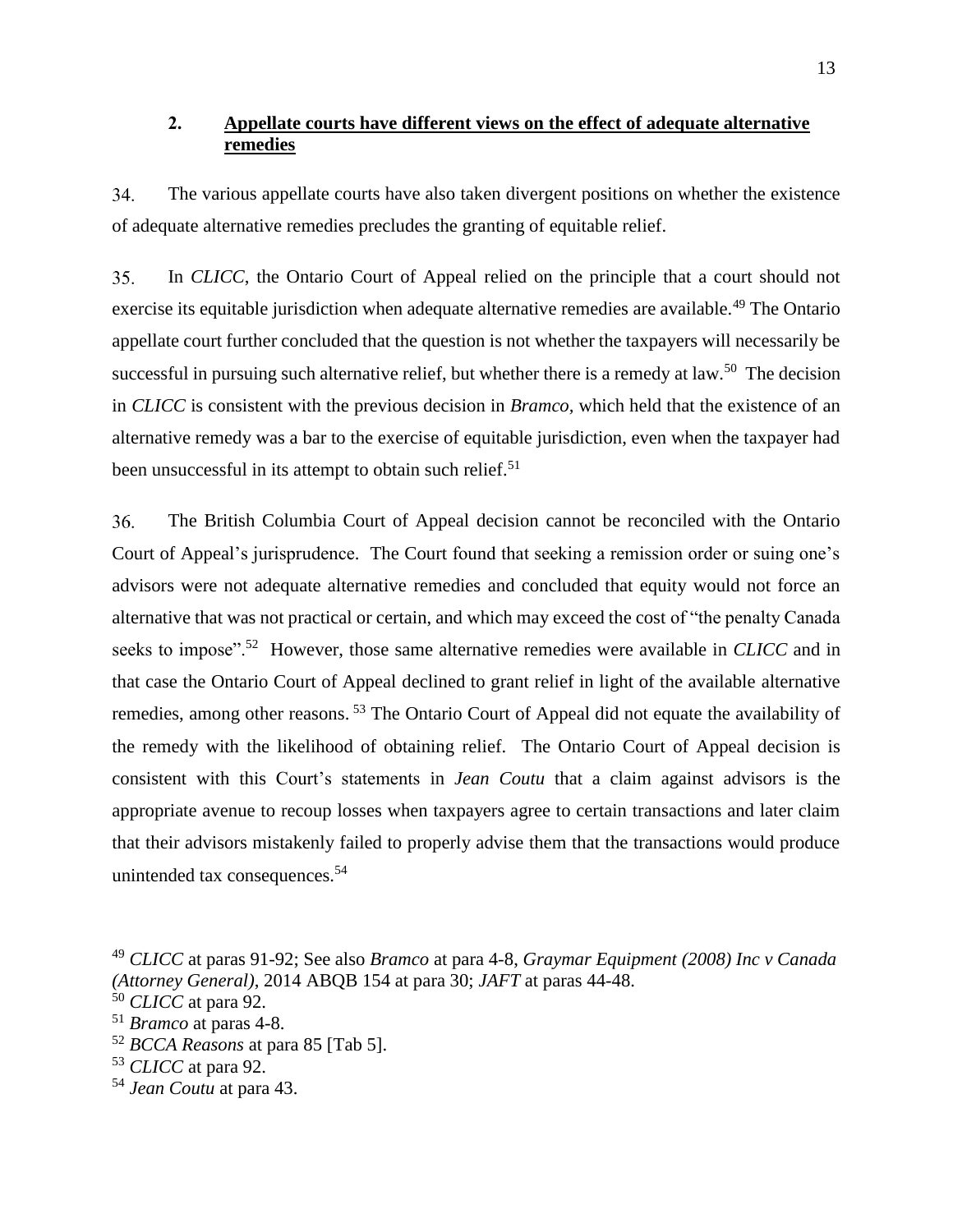37. This Court's guidance is necessary to establish a consistent approach in Canada. There is no principled reason why taxpayers in British Columbia should be allowed to avail themselves of equitable remedies to unwind their tax-driven plans, when taxpayers in Ontario are not. Consistency is important in the tax context given that the same federal legislation applies throughout the country.<sup>55</sup>

#### $\mathbf{C}$ . **It is a matter of public importance that the framework for rescission aligns with Canadian principles of equity and taxation**

38. The threshold for rescission adopted by the British Columbia Court of Appeal has serious implications for the application and administration of the *Income Tax Act*. It could result in numerous additional requests for rescission, with attendant uncertainty and additional costs flowing from a multiple-phased administration: an initial assessment of tax based on what actually happened, a complete reversal of that assessment after rescission is used to retroactively unwind the transactions, and then a new assessment once a taxpayer undertakes new transactions designed with the benefit of hindsight.

39. Without this Court's clarification, the low standard for rescission set by *Pitt* and adopted by the British Columbia Court of Appeal may permeate case law nationally. In this case, the Court granted relief to taxpayers who wanted to unwind their transactions solely to avoid tax consequences, and only after they learned that their tax plan had failed. Equitable remedies, whether in the form of rectification or rescission, should not be used for this purpose since there is nothing inequitable about a taxpayer being taxed based on what that person actually did.

40. The British Columbia Court of Appeal's decision provides this Court with an opportunity to clarify this area of the law, and to consider the proper test for rescission and its availability in tax-driven cases. The *Pitt* test was developed without consideration of the evolution of tax law jurisprudence in Canada. It also fails to clearly delineate the kinds of mistakes giving rise to rescission and provides an unsatisfactory rationale for focussing instead on the seriousness of the consequences of the mistake.<sup>56</sup> The test for rescission in tax-motivated cases should:

<sup>55</sup> *Jean Coutu* at para 5.

<sup>56</sup> *Pitt* at paras 122, 123, 128.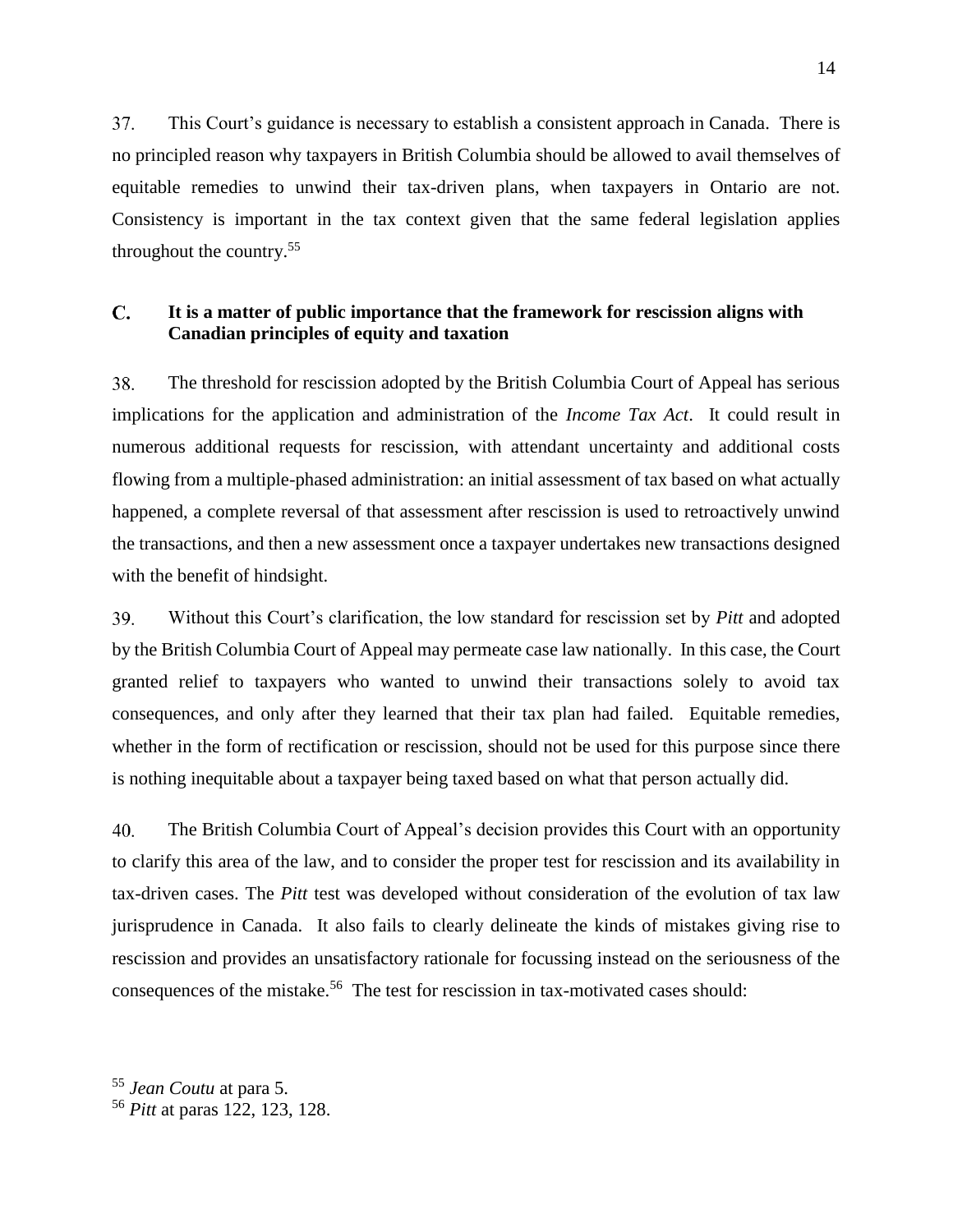- a. distinguish between a mistake as to the effect or legal nature of a transaction or as to an existing fact which is basic to the transaction, and a mistake as to its consequences (including tax) or advantages to be gained by entering into it. Rescission may be available for the former, but not the latter. This allows rescission to be used to remedy unfairness where, for instance, the transaction recorded is not what the parties agreed to do, or the transaction the parties completed is not what they believed they were doing, but it is not available to re-write history when the transaction fails to produce the intended benefits;
- b. propose a proper framework for refusing equitable relief on grounds of public policy, such as when the transactions involve aggressive tax avoidance. An applicant who does not come to equity with "clean hands" should not be entitled to relief. Equity should never be used as an insurance policy, particulary when aggressive tax avoidance transactions are later discovered by tax authorities and found to be fiscally ineffective or an abuse of the provisions of the *Income Tax Act* under the General Anti-Avoidance Rule; and
- c. consider whether an adequate alternative remedy exists at law. The question on this point must be whether the legislator has occupied the field by creating a remedy broad enough in scope to relieve from the mistake, not whether the applicant would be successful in pursuing the remedy. If the legal remedy could relieve from the mistake and make the petitioner whole, then it is adequate and equity should not intervene. Equity is a remedy of last resort.

41. This proposed framework is in harmony with the principles of equity and taxation pronounced on by this Court in cases such as *Fairmont* and *Jean Coutu*, and with the approach followed by Canadian courts that considered rescission in the tax context prior to *Pitt*. Under the proposed framework, and consistent with the principles underlying rectification, equity would allow mistakes about the effect or legal nature of a transaction or an existing fact which is basic to the transaction to be corrected, while ensuring that tax liability continues to flow from legal relationships freely entered into by the taxpayer. Such a framework would promote both certainty in commercial transactions as well as certainty in taxation.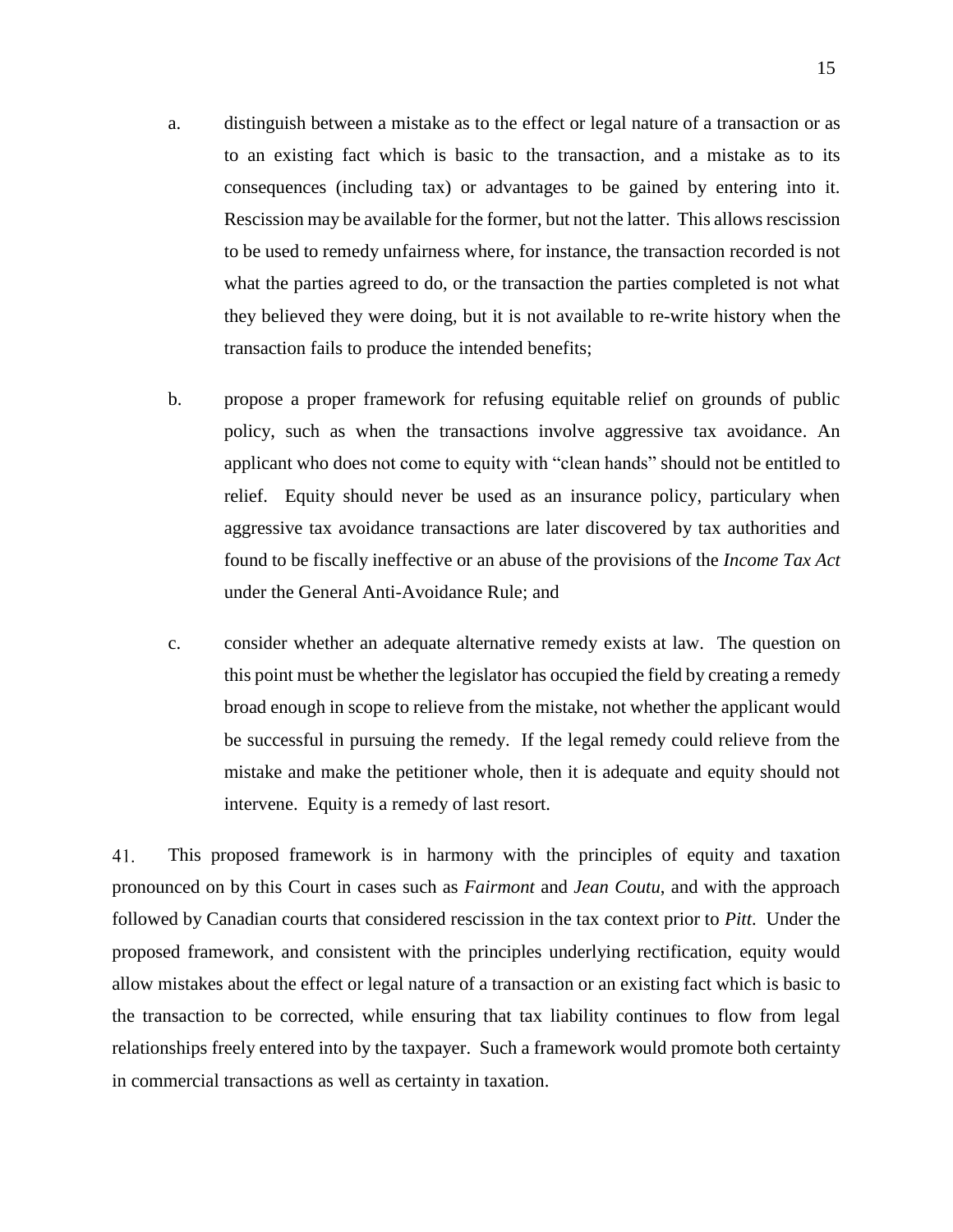42. This Court's guidance on the availability of equitable rescission to escape adverse tax or other regulatory consequences of transactions will ensure consistency in the application of the law in the common law provinces, and enhance the effective administration of the Canadian tax system. Leave to appeal should be granted.

#### **PART IV – COSTS**

43. There is no reason why costs should not follow the cause in this matter.

## **PART V – ORDER SOUGHT**

44. The applicant requests that this application for leave to appeal from the judgment of the British Columbia Court of Appeal should be granted with costs in the cause.

#### **ALL OF WHICH IS RESPECTFULLY SUBMITTED.**

DATED at the City of Vancouver, the Province of British Columbia, this 10<sup>th</sup> day of November, 2020.

m

Christa Akey and Geraldine Chen

Counsel for the Applicant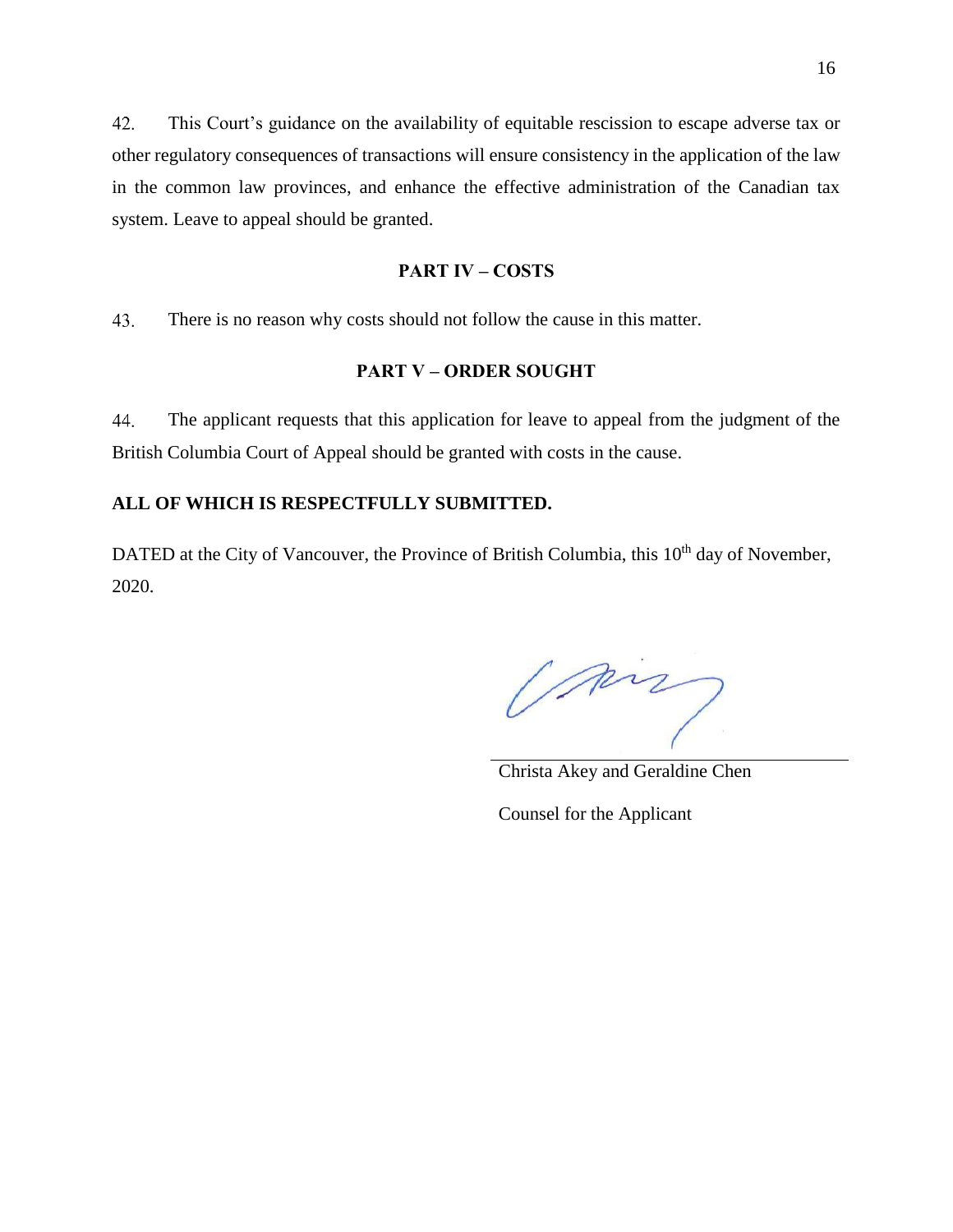# **PART VI – TABLE OF AUTHORITIES**

# (Authorities with hyperlinks)

|                 |                                                                                                                           | <b>CITED AT</b><br><b>PARAS</b>                |  |  |
|-----------------|---------------------------------------------------------------------------------------------------------------------------|------------------------------------------------|--|--|
| <b>Statutes</b> |                                                                                                                           |                                                |  |  |
| 1.              | <i>Income Tax Act</i> , RSC 1985, c 1 (5th Supp), as amended,                                                             | 6, 7, 8                                        |  |  |
|                 | Subsection $75(2)$                                                                                                        |                                                |  |  |
|                 | Subsection $112(1)$                                                                                                       |                                                |  |  |
| <b>Case Law</b> |                                                                                                                           |                                                |  |  |
| 2.              | 771225 Ontario Inc v Bramco Holdings Co Ltd, 1995 CanLII 745 (ON CA)                                                      | 22, 29, 35                                     |  |  |
| 3.              | BC Trust v Canada (AG), 2017 BCSC 209                                                                                     | 2, 31(c)                                       |  |  |
| 4.              | Brent Kern Family Trust v R, 2013 TCC 327, aff'd 2014 FCA 230                                                             | 5                                              |  |  |
| 5.              | Bronfman Trust v The Queen, [1987] 1 SCR 32                                                                               | 24                                             |  |  |
| 6.              | Canada (Attorney General) v Fairmont Hotels Inc, 2016 SCC 56                                                              | 1, 16, 23, 25,<br>30                           |  |  |
| 7.              | Canada Life Insurance Company of Canada v Canada (AG),<br>2018 ONCA 562, leave to appeal refused, 2019 CanLII 16454 (SCC) | 2, 3, 12, 16,<br>$31(a)$ , $33$ , $35$ ,<br>36 |  |  |
| 8.              | Collins Family Trust v Canada (Attorney General), 2019 BCSC 1030                                                          | 2, 5, 7, 12, 13                                |  |  |
| 9.              | Collins Family Trust v Canada (Attorney General), 2020 BCCA 196                                                           | 3, 14, 15, 16,<br>22, 32, 36                   |  |  |
| 10.             | Fiducie Financière Satoma v Canada, 2017 TCC 84, aff'd 2018 FCA<br>74, leave to appeal refused, 2019 CanLII 23869 (SCC)   | 5, 6, 10                                       |  |  |
| 11.             | Gibbon v Mitchell, [1990] 1 WLR 1304 (Ch D)                                                                               | 21, 22                                         |  |  |
| 12.             | Graymar Equipment (2008) Inc v Canada (Attorney General),<br>2014 ABQB 154                                                | 35                                             |  |  |
| 13.             | Harvest Operations Corp v Canada (AG), 2017 ABCA 393                                                                      | 2, 3, 12, 31(b)                                |  |  |
| 14.             | Jaft Corp v Jones, 2014 MBQB 59                                                                                           | 22, 35                                         |  |  |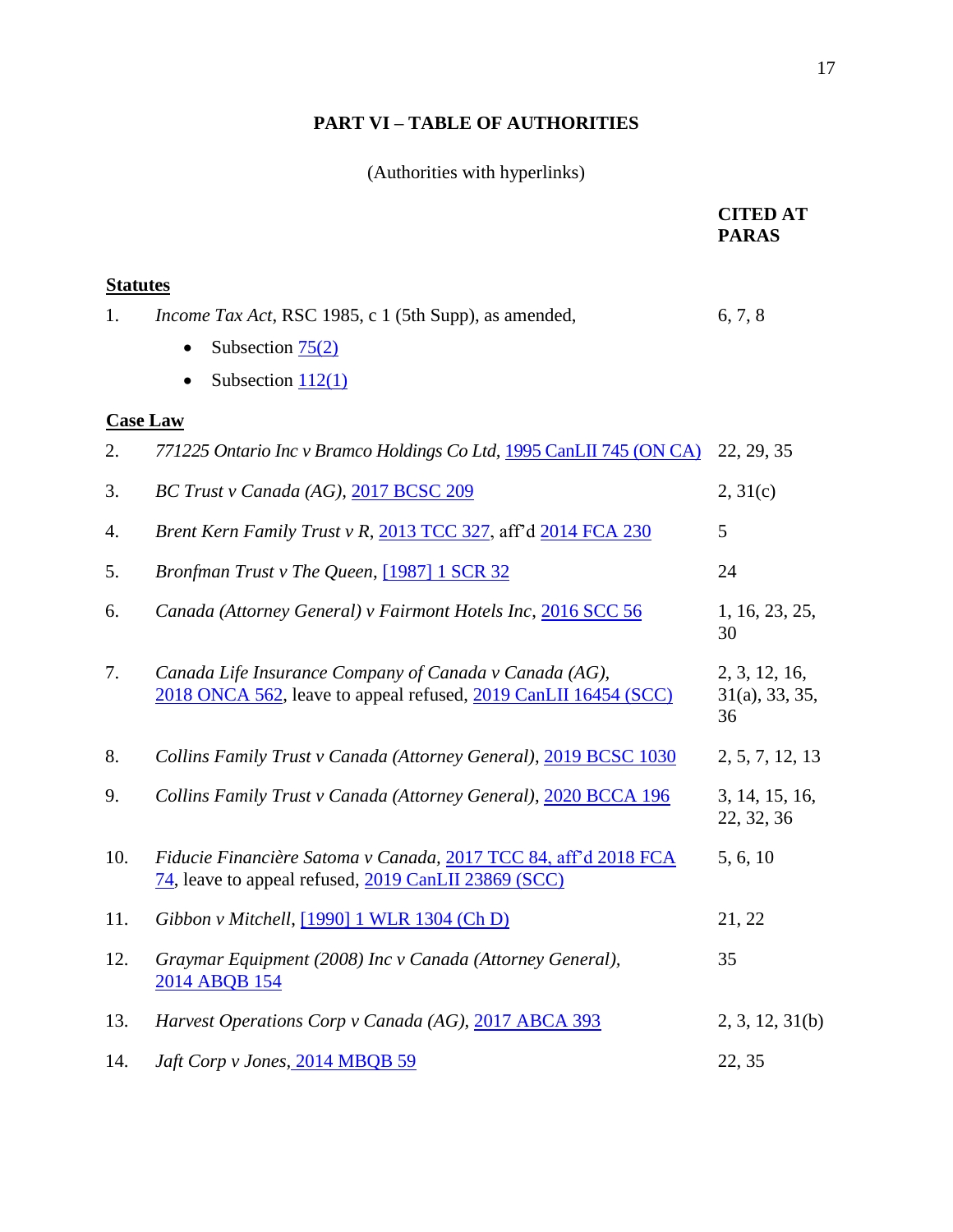|     |                                                                                                                                                                                                                               | <b>CITED AT</b><br><b>PARAS</b> |
|-----|-------------------------------------------------------------------------------------------------------------------------------------------------------------------------------------------------------------------------------|---------------------------------|
| 15. | Jean Coutu Group (PJC) Inc v Canada (Attorney General), 2016 SCC<br><u>55</u>                                                                                                                                                 | 1, 23, 26, 29,<br>30, 36, 37    |
| 16. | Juliar v Canada, 1999 CanLII 15097 (ON SC), aff'd 2000 CanLII<br>16883 (ON CA), leave to appeal to SCC refused, [2000] SCCA No 621<br>(WL)                                                                                    | 27                              |
| 17. | Lipson v Canada, 2009 SCC 1                                                                                                                                                                                                   | 10                              |
| 18. | Pitt v Holt, [2013] UKSC 26                                                                                                                                                                                                   | 9, 40                           |
| 19. | Re: Pallen Trust, 2014 BCSC 305                                                                                                                                                                                               | 3, 5, 9, 12, 22                 |
| 20. | Re: Pallen Trust, 2015 BCCA 222                                                                                                                                                                                               | 3, 5, 9, 12,<br>16, 22          |
| 21. | Shell Canada Ltd v Canada, [1999] 3 SCR 622                                                                                                                                                                                   | 23, 29                          |
| 22. | Sommerer v Canada, 2011 TCC 212, aff'd 2012 FCA 207                                                                                                                                                                           | 8                               |
| 23. | Stone's Jewellery v Arora, 2009 ABQB 656                                                                                                                                                                                      | 22                              |
|     | <b>Secondary Sources</b>                                                                                                                                                                                                      |                                 |
| 24. | Paul S. Davies and Simon Douglas, "Tax Mistakes Post-Pitt v Holt"<br>$(2018), 32$ TLI. 3                                                                                                                                      | 27                              |
| 25. | Tom Graham, "Pitted Against Each Other? Mistaken Transactions in<br>Unjust Enrichment and Equity" (2019) Plymouth Law & Criminal<br>Justice Rev 11 at 58-72                                                                   | 27                              |
| 26. | Rami Pandher, "Rectification is Back-Is Rescission Next?" (January<br>2020) 20:1 Tax for the Owner-Manager.                                                                                                                   | 27                              |
| 27. | Marshall Haughey and Wade Ritchie, "Correcting Tax Mistakes: Will<br><b>Rescission Supplant Rectification?"</b> (August 2019) Canadian Tax Focus                                                                              | 27                              |
| 28. | John J. Tobin, "The Law of Unintended Tax Consequences" (19 July<br>2017) Torys LLP online:<br><https: 07="" 2017="" insights="" publications="" the-law-of-<br="" www.torys.com="">unintended-tax-consequences#&gt;</https:> | 27                              |